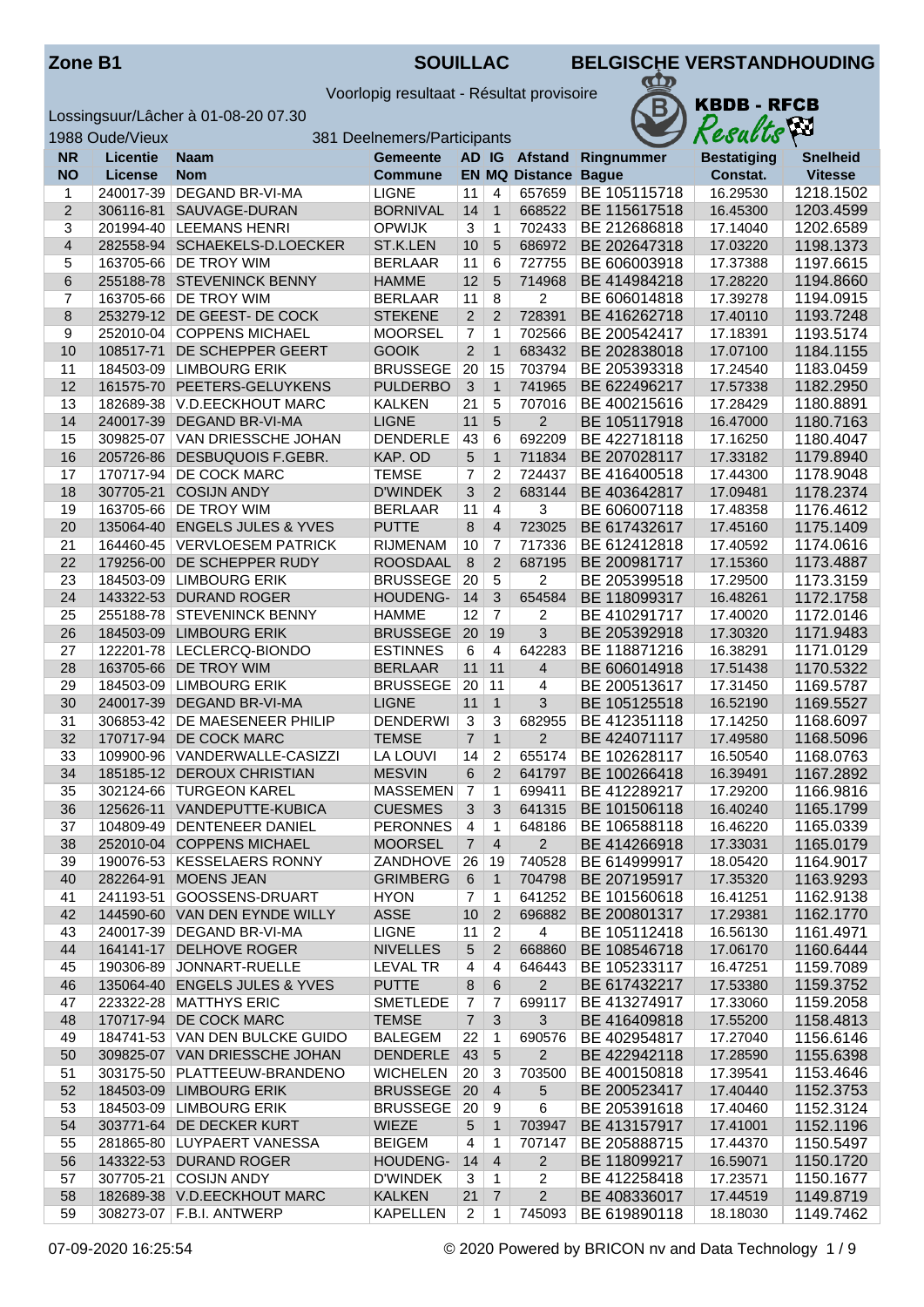Voorlopig resultaat - Résultat provisoire



|           | 1988 Oude/Vieux |                                                        | 381 Deelnemers/Participants       |                      |                      |                             |                              | Results              | ha.                    |
|-----------|-----------------|--------------------------------------------------------|-----------------------------------|----------------------|----------------------|-----------------------------|------------------------------|----------------------|------------------------|
| <b>NR</b> | Licentie        | <b>Naam</b>                                            | <b>Gemeente</b>                   |                      |                      |                             | AD IG Afstand Ringnummer     | <b>Bestatiging</b>   | <b>Snelheid</b>        |
| <b>NO</b> | License         | <b>Nom</b>                                             | Commune                           |                      |                      | <b>EN MQ Distance Bague</b> |                              | Constat.             | <b>Vitesse</b>         |
| 60        |                 | 281811-26 VAN EYLEN-IMBRECHTS                          | <b>BOORTMEE</b>                   | $\overline{4}$       | $\overline{2}$       | 714040                      | BE 202051617                 | 17.51030             | 1149.7303              |
| 61        |                 | 255188-78 STEVENINCK BENNY                             | <b>HAMME</b>                      | 12                   | $\overline{2}$       | 3                           | BE 410281617                 | 17.52370             | 1148.3278              |
| 62        |                 | 252010-04 COPPENS MICHAEL                              | <b>MOORSEL</b>                    | $\overline{7}$       | $\overline{7}$       | 3                           | BE 414267618                 | 17.42041             | 1147.8555              |
| 63        |                 | 282558-94 SCHAEKELS-D.LOECKER                          | ST.K.LEN                          | 10                   | $\overline{c}$       | $\overline{2}$              | BE 202647518                 | 17.28320             | 1147.7590              |
| 64        | 179256-00       | DE SCHEPPER RUDY                                       | <b>ROOSDAAL</b>                   | 8                    | 8                    | $\overline{2}$              | BE 202941718                 | 17.28450             | 1147.7161              |
| 65        |                 | 223322-28   MATTHYS ERIC                               | SMETLEDE                          | $\overline{7}$       | 5                    | $\overline{2}$              | BE 400781618                 | 17.39090             | 1147.6927              |
| 66        | 137529-80       | <b>BOURLARD P &amp; F</b>                              | <b>HARVENG</b>                    | $\overline{7}$       | $\mathbf{1}$         | 639196                      | BE 104110617                 | 16.47260             | 1146.6770              |
| 67        |                 | 254623-95 COSIJN ROBRECHT                              | <b>POLLARE</b>                    | 6                    | $\overline{c}$       | 684150                      | BE 403655317                 | 17.27110             | 1145.6281              |
| 68        | 241166-24       | DUSAIWOIR-LEBLUD                                       | <b>ERBAUT</b>                     | 8                    | 2                    | 651734                      | BE 104971718                 | 16.59210             | 1144.6983              |
| 69        | 254502-71       | <b>VAN SANDE WIM</b>                                   | <b>BAMBRUGG</b>                   | $6\overline{6}$      | 4                    | 693809                      | BE 412356918                 | 17.36100             | 1144.5845              |
| 70        | 255188-78       | <b>STEVENINCK BENNY</b>                                | <b>HAMME</b>                      | 12                   | 9                    | 4                           | BE 410291617                 | 17.54420             | 1144.4982              |
| 71        |                 | 101668-12 HOK JOS VERCAMMEN                            | <b>VREMDE</b>                     | 9                    | 3                    | 733916                      | BE 602025818                 | 18.11200             | 1144.3597              |
| 72        |                 | 196411-83 ANDRY JACQUES                                | <b>CUESMES</b>                    | $\overline{4}$       | 2                    | 641624                      | BE 101799418                 | 16.50430             | 1144.2927              |
| 73        |                 | 302659-19 HUBLOUE PATRICK                              | <b>HUIZINGE</b>                   | 3                    | 1                    | 682595                      | BE 214544717                 | 17.26370             | 1144.1098              |
| 74        | 156517-56       | <b>DECLERCQ MARC</b>                                   | <b>EVERBEEK</b>                   | 6                    | 3                    | 675450                      | BE 423068618                 | 17.20260             | 1143.9903              |
| 75        |                 | 206276-54 VAN NIEUWENHOVE-JANS                         | <b>LEDE</b>                       | 9                    | 9                    | 699231                      | BE 413976018                 | 17.41200             | 1143.7803              |
| 76        | 135064-40       | <b>ENGELS JULES &amp; YVES</b>                         | <b>PUTTE</b>                      | 8                    | $\overline{2}$       | 3                           | BE 617432317                 | 18.02260             | 1143.2430              |
| 77        |                 | 133827-64 STEENHAUT ANDRE                              | <b>BASSILLY</b>                   | 7                    | 6                    | 667361                      | BE 108659316                 | 17.14129             | 1142.3209              |
| 78        |                 | 255363-59 VAN LIMBERGEN GERT                           | LEDE                              | 5                    | $\overline{4}$       | 700719                      | BE 400256618                 | 17.43350             | 1142.0111              |
| 79        |                 | 206276-54 VAN NIEUWENHOVE-JANS                         | LEDE                              | 9                    | $\overline{2}$       | $\overline{2}$              | BE 403681517                 | 17.42320             | 1141.5395              |
| 80        |                 | 310131-22 DOUCHAMPS ALAIN                              | <b>ASPELARE</b>                   | $\overline{4}$       | $\overline{4}$       | 686082                      | BE 412062018                 | 17.31090             | 1141.2825              |
| 81        |                 | 307886-08   DE MEYER R&L&M&L                           | <b>HAMME</b>                      | 4                    | $\overline{c}$       | 716084                      | BE 302097917                 | 17.57311             | 1141.1364              |
| 82        |                 | 108007-46 LELEUX PHILIPPE                              | ST-VAAST                          | $\overline{4}$       | $\overline{2}$       | 649634                      | BE 106564018                 | 16.59190             | 1141.0767              |
| 83        | 167402-77       | VAN DER AUWERA GUY                                     | <b>GOOREIND</b>                   | 5                    | $\mathbf{1}$         | 752338                      | BE 209678217                 | 18.29234             | 1140.9606              |
| 84        | 306116-81       | SAUVAGE-DURAN                                          | <b>BORNIVAL</b>                   | 14                   | $\overline{3}$       | $\overline{2}$              | BE 110012816                 | 17.16000             | 1140.8225              |
| 85        |                 | 165578-96 LIEVENS DANY                                 | S.U.KAPE                          | 12                   | $\overline{2}$       | 695560                      | BE 201076317                 | 17.40000             | 1140.2623              |
| 86        |                 | 117671-10 VAN HERZEELE DANIEL                          | <b>ELENE</b>                      | 9                    | $\overline{4}$       | 689141                      | BE 406304118                 | 17.34360             | 1139.8296              |
| 87        | 151949-47       | <b>DE MAESSCHALCK LUC</b>                              | <b>ZELE</b>                       | 7                    | $\overline{c}$       | 710777                      | BE 415549118                 | 17.53410             | 1139.6441              |
| 88        |                 | 306873-62 CANSIER JACKI                                | <b>OVERBOEL</b>                   | $\overline{7}$       | 6                    | 676149                      | BE 403597217                 | 17.23180             | 1139.6410              |
| 89        |                 | 105930-06 VAN ROY-ROCHTUS                              | <b>HEMIKSEM</b>                   | 17                   | 14                   | 726644                      | BE 622211818                 | 18.07500             | 1139.2380              |
| 90        |                 | 190076-53 KESSELAERS RONNY                             | <b>ZANDHOVE</b>                   | 26                   | $\overline{2}$       | $\overline{2}$              | BE 608494818                 | 18.20030             | 1139.1862              |
| 91<br>92  |                 | 308171-02   LEJEUNE MICHEL<br>137529-80 BOURLARD P & F | <b>ESTINNES</b><br><b>HARVENG</b> | 12<br>$\overline{7}$ | 12<br>$\overline{2}$ | 644114<br>$\overline{2}$    | BE 102788517<br>BE 102011118 | 16.55251<br>16.51080 | 1139.1813<br>1139.1161 |
| 93        |                 | 281009-00 VAN DEN BOSCH EM.JR                          | <b>BEERSEL</b>                    | 3                    | $\mathbf{1}$         | 686910                      | BE 202239016                 | 17.33059             | 1138.9685              |
| 94        |                 | 308334-68 BUCACIUC                                     | <b>DILBEEK</b>                    | 19                   | $\overline{7}$       | 694396                      | BE 204209718                 | 17.39419             | 1138.9173              |
| 95        |                 | 308171-02 LEJEUNE MICHEL                               | <b>ESTINNES</b>                   |                      | $12$ 10              | $\overline{c}$              | BE 102786117                 | 16.55361             | 1138.8121              |
| 96        |                 | 182689-38 V.D.EECKHOUT MARC                            | <b>KALKEN</b>                     | 21                   | 9                    | 3                           | BE 415066518                 | 17.50589             | 1138.5457              |
| 97        |                 | 184503-09 LIMBOURG ERIK                                | <b>BRUSSEGE</b>                   | 20                   | $\mathbf{1}$         | 7                           | BE 200513917                 | 17.48180             | 1138.2727              |
| 98        |                 | 184503-09 LIMBOURG ERIK                                | BRUSSEGE   20                     |                      | 18                   | 8                           | BE 205397618                 | 17.48200             | 1138.2113              |
| 99        |                 | 188555-84 VANDENBERGHE A & L                           | <b>RONQUIER</b>                   | 4                    | $\mathbf{1}$         | 668235                      | BE 108504017                 | 17.17140             | 1137.9378              |
| 100       |                 | 201994-40 LEEMANS HENRI                                | <b>OPWIJK</b>                     | 3                    | $\overline{2}$       | $\overline{2}$              | BE 212685918                 | 17.47180             | 1137.9119              |
| 101       |                 | 188555-84 VANDENBERGHE A & L                           | <b>RONQUIER</b>                   | 4                    | 2                    | 2                           | BE 102109914                 | 17.17200             | 1137.7440              |
| 102       |                 | 205726-86 DESBUQUOIS F.GEBR.                           | KAP. OD                           | 5                    | 3                    | $\overline{2}$              | BE 207034517                 | 17.55432             | 1137.6239              |
| 103       |                 | 175163-78 ANTONISSEN LEO                               | <b>NIEUWMOE</b>                   | $\overline{4}$       | 1                    | 758931                      | BE 618560718                 | 18.37082             | 1137.5945              |
| 104       |                 | 305959-21 HOK VD BRANDE                                | MEERDONK 11                       |                      | $\mathbf{1}$         | 737440                      | BE 417892918                 | 18.18180             | 1137.4981              |
| 105       |                 | 220268-78 CANION-SOBKOWIAK                             | WASMES                            | 4                    | 1                    | 640119                      | BE 102079417                 | 16.53039             | 1136.8474              |
| 106       |                 | 191182-92 VERMEULEN RUDY                               | <b>AAIGEM</b>                     | 9                    | 3                    | 691216                      | BE 422888518                 | 17.38080             | 1136.6192              |
| 107       |                 | 111333-74 ARYS LUC                                     | LIEDEKER                          | 6                    | $\overline{2}$       | 692857                      | BE 214149418                 | 17.39410             | 1136.4211              |
| 108       |                 | 164460-45 VERVLOESEM PATRICK                           | <b>RIJMENAM</b>                   | 10                   | 9                    | $\overline{2}$              | BE 612400918                 | 18.01142             | 1136.3979              |
| 109       |                 | 146815-54 PRONCKAERT G & J                             | <b>SCHEPDAA</b>                   | 6                    | $\mathbf{1}$         | 690009                      | BE 207791018                 | 17.37190             | 1136.1602              |
| 110       |                 | 241135-90 SENZEE JEAN-PIERRE                           | <b>BRACQUEG</b>                   | $\overline{5}$       | $\mathbf 1$          | 651457                      | BE 101708018                 | 17.03311             | 1135.8957              |
| 111       |                 | 158308-04   MOLLEN ROGER                               | <b>BERLAAR</b>                    | 2                    | $\mathbf{1}$         | 730762                      | BE 603265418                 | 18.13530             | 1134.9292              |
| 112       |                 | 155657-69 LUYCKX RAPHAEL                               | <b>BELSELE-</b>                   | 5                    | $\overline{2}$       | 722470                      | BE 402444916                 | 18.06490             | 1134.5023              |
| 113       |                 | 306023-85   TEAM NOEL-WILLOCKX                         | BAASRODE                          | 17                   | 9                    | 711089                      | BE 616130518                 | 17.56520             | 1134.3545              |
| 114       |                 | 104349-74 COURTMANS PAUL                               | <b>TERALFEN</b>                   | 14                   | 6                    | 694234                      | BE 201088215                 | 17.42010             | 1134.3384              |
| 115       |                 | 309085-43 WAUTERS NADINE                               | APPELTER                          | 2                    | $\overline{c}$       | 684022                      | BE 413471318                 | 17.33031             | 1134.2677              |
| 116       |                 | 253332-65 VAN HOORENBEECK LOUI                         | <b>BAASRODE</b>                   | $\sqrt{5}$           | $\mathbf{1}$         | 710319                      | BE 406609215                 | 17.56210             | 1134.0608              |
| 117       |                 | 252010-04 COPPENS MICHAEL                              | <b>MOORSEL</b>                    | $\overline{7}$       | 6                    | 4                           | BE 200536317                 | 17.49381             | 1133.8385              |
| 118       |                 | 105930-06 VAN ROY-ROCHTUS                              | <b>HEMIKSEM</b>                   | 17                   | $\overline{2}$       | $\overline{2}$              | BE 622215918                 | 18.11550             | 1131.9912              |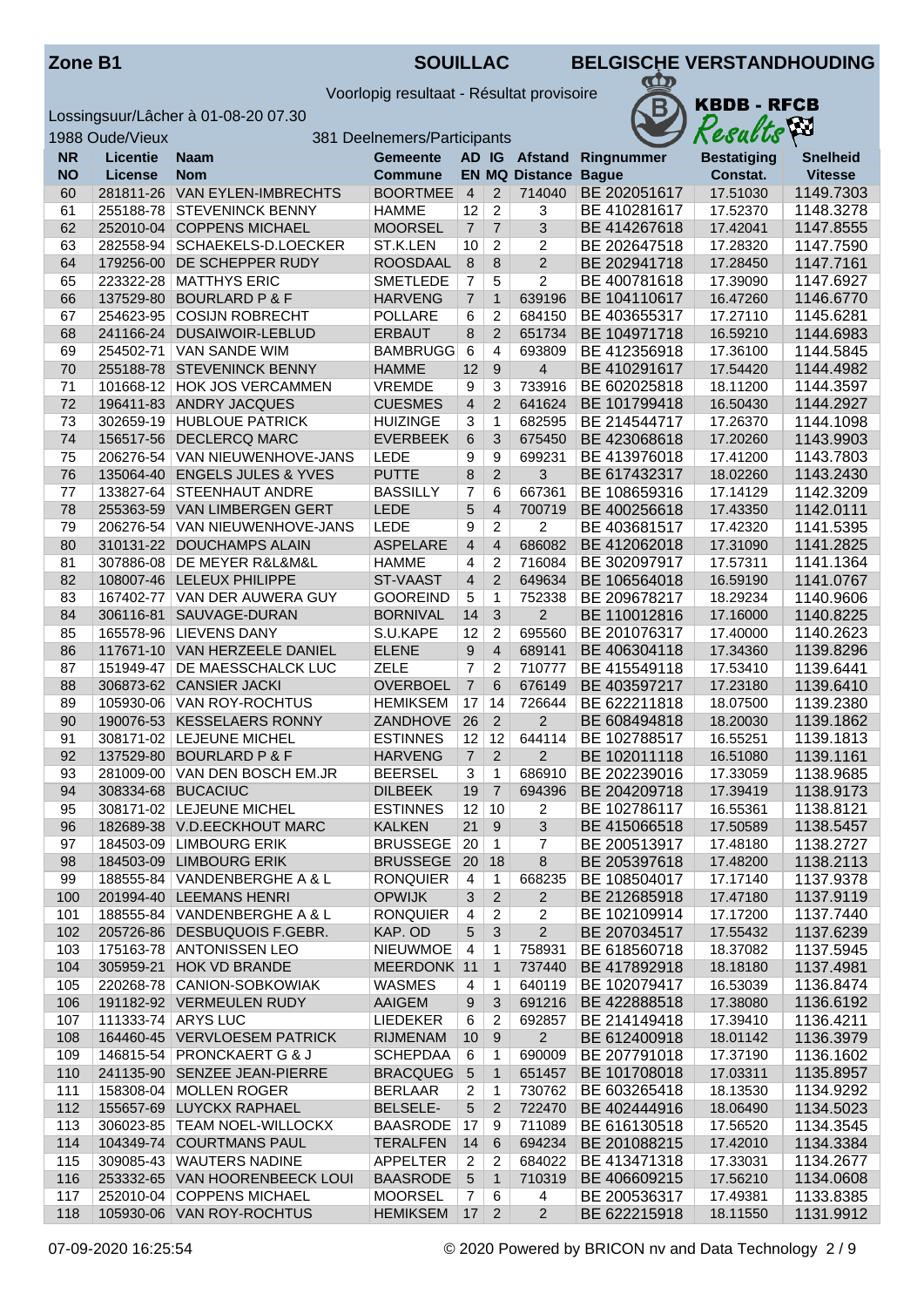| <b>Zone B1</b> |  |
|----------------|--|
|----------------|--|

**ZOUILLAC BELGISCHE VERSTANDHOUDING** 

Voorlopig resultaat - Résultat provisoire



|            | 1988 Oude/Vieux | 381 Deelnemers/Participants                          | VУ<br>Results                  |                   |                         |                             |                              |                      |                        |
|------------|-----------------|------------------------------------------------------|--------------------------------|-------------------|-------------------------|-----------------------------|------------------------------|----------------------|------------------------|
| <b>NR</b>  | <b>Licentie</b> | <b>Naam</b>                                          | Gemeente                       |                   |                         |                             | AD IG Afstand Ringnummer     | <b>Bestatiging</b>   | <b>Snelheid</b>        |
| <b>NO</b>  | <b>License</b>  | <b>Nom</b>                                           | <b>Commune</b>                 |                   |                         | <b>EN MQ Distance Bague</b> |                              | Constat.             | <b>Vitesse</b>         |
| 119        | 307837-56       | <b>MARSILLE HADRIEN</b>                              | <b>OPHAIN B</b>                | 5                 | 2                       | 672844                      | BE 212033218                 | 17.24320             | 1131.7179              |
| 120        |                 | 114926-78 VAN DEN TROOST FRANC                       | <b>RAMSDONK</b>                | $\mathbf{3}$      | 3                       | 712726                      | BE 210044018                 | 17.59580             | 1131.3710              |
| 121        | 137529-80       | <b>BOURLARD P &amp; F</b>                            | <b>HARVENG</b>                 | $\overline{7}$    | $\overline{3}$          | 3                           | BE 102011218                 | 16.54590             | 1131.3537              |
| 122        | 305935-94       | <b>DUJACQUIERE MICHEL</b>                            | <b>LILLOIS</b>                 | $\overline{4}$    | $\overline{2}$          | 673382                      | BE 108565718                 | 17.25290             | 1130.8159              |
| 123        |                 | 109900-96   VANDERWALLE-CASIZZI                      | LA LOUVI                       | 14                | $\overline{5}$          | $\overline{c}$              | BE 101749018                 | 17.09510             | 1129.9026              |
| 124        | 133827-64       | <b>STEENHAUT ANDRE</b>                               | <b>BASSILLY</b>                | $\overline{7}$    | $\mathbf{1}$            | $\overline{2}$              | BE 107212118                 | 17.20439             | 1129.7194              |
| 125        | 240017-39       | DEGAND BR-VI-MA                                      | <b>LIGNE</b>                   | 11                | 10                      | 5                           | BE 105134818                 | 17.12290             | 1129.0606              |
| 126        | 271702-05       | <b>BAERTSOEN L &amp; M</b>                           | <b>BRASSCHA</b>                | $\mathbf{1}$      | $\mathbf{1}$            | 746147                      | BE 607266717                 | 18.30590             | 1128.8439              |
| 127        | 223322-28       | <b>MATTHYS ERIC</b>                                  | <b>SMETLEDE</b>                | $\overline{7}$    | 1                       | 3                           | BE 400786618                 | 17.49310             | 1128.4878              |
| 128        | 253639-81       | DE SCHRYVER ERIC                                     | <b>DENDERHO</b>                | 3                 | $\mathbf{1}$            | 689932                      | BE 421228716                 | 17.41230             | 1128.4770              |
| 129        | 184503-09       | <b>LIMBOURG ERIK</b>                                 | <b>BRUSSEGE</b>                | 20                | 13                      | 9                           | BE 205384318                 | 17.53540             | 1128.0558              |
| 130        | 250589-38       | <b>BLONDEEL JOERI</b>                                | LEDE                           | $\overline{4}$    | 3                       | 698721                      | BE 400582318                 | 17.49380             | 1127.6362              |
| 131        |                 | 117671-10 VAN HERZEELE DANIEL                        | <b>ELENE</b>                   | 9                 | $\overline{2}$          | 2                           | BE 405608116                 | 17.41110             | 1127.5520              |
| 132        |                 | 182689-38 V.D.EECKHOUT MARC                          | <b>KALKEN</b>                  | 21                | 10                      | 4                           | BE 408339717                 | 17.57209             | 1126.9911              |
| 133        | 282558-94       | SCHAEKELS-D.LOECKER                                  | ST.K.LEN                       | 10                | 1                       | 3                           | BE 202640118                 | 17.39440             | 1126.6761              |
| 134        | 101668-12       | <b>HOK JOS VERCAMMEN</b>                             | <b>VREMDE</b>                  | 9                 | $\overline{4}$          | $\overline{2}$              | BE 602020818                 | 18.21360             | 1126.3290              |
| 135        | 281383-83       | <b>LAMBERT PHILIPPE</b>                              | <b>ITTRE</b>                   | 10                | 2                       | 669495                      | BE 113320617                 | 17.24280             | 1126.2112              |
| 136        | 159116-36       | DUMONCEAU-HONORE                                     | <b>FAMILLEU</b>                | 3                 | $\overline{2}$          | 658464                      | BE 102830117                 | 17.14460             | 1126.0286              |
| 137        | 108517-71       | DE SCHEPPER GEERT                                    | <b>GOOIK</b>                   | 2                 | 2                       | 2                           | BE 200995617                 | 17.37030             | 1125.8249              |
| 138        | 179625-78       | POPULAIRE JEAN-MARIE                                 | <b>BERNISSA</b>                | 6                 | $\mathbf{1}$            | 640967                      | BE 102213116                 | 16.59282             | 1125.5501              |
| 139        | 250586-35       | VAN EXTERGEM-ROELS                                   | <b>WICHELEN</b>                | 5                 | 1                       | 703795                      | BE 400202618                 | 17.55220             | 1125.4118              |
| 140        |                 | 203035-14 LANGBEEN LUC                               | <b>BRUSSEL</b>                 | 5                 | $\overline{2}$          | 700563                      | BE 201163018                 | 17.52392             | 1125.1253              |
| 141        |                 | 199639-13 VAN CEULEBROECK DANI                       | <b>BALEGEM</b>                 | 15                | 8                       | 689991                      | BE 425008016                 | 17.43170             | 1125.0770              |
| 142        | 165578-96       | <b>LIEVENS DANY</b>                                  | S.U.KAPE                       | 12                | 8                       | $\overline{2}$              | BE 201076417                 | 17.48150             | 1125.0465              |
| 143        | 206276-54       | VAN NIEUWENHOVE-JANS                                 | <b>LEDE</b>                    | 9                 | 1                       | 3                           | BE 417096814                 | 17.51450             | 1124.6176              |
| 144        | 163705-66       | DE TROY WIM                                          | <b>BERLAAR</b>                 | 11                | 5                       | 5                           | BE 605013217                 | 18.17078             | 1124.5886              |
| 145        | 182689-38       | V.D.EECKHOUT MARC                                    | <b>KALKEN</b>                  | 21                | 1                       | 5                           | BE 408345217                 | 17.58519             | 1124.2731              |
| 146        |                 | 144627-00 VAN DER MAELEN SONIA                       | <b>ASPELARE</b>                | $\overline{4}$    | 3                       | 685580                      | BE 406505118                 | 17.40110             | 1123.5640              |
| 147        | 283094-48       | <b>WEEMAELS DIRK &amp; KURT</b>                      | <b>HUIZINGE</b>                | 5                 | 1                       | 682230                      | BE 202146916                 | 17.37130             | 1123.5364              |
| 148        | 114406-43       | DE PAEPE ROGER                                       | <b>HILLEGEM</b>                | 8                 | $\overline{7}$          | 690194                      | BE 408144518                 | 17.44190             | 1123.5150              |
| 149        |                 | 177339-23 COLSOULLE P.&F.                            | <b>QUIEVRAI</b>                | 5                 | 4                       | 632836                      | BE 105402316                 | 16.53170             | 1123.4772              |
| 150        |                 | 144590-60 VAN DEN EYNDE WILLY                        | <b>ASSE</b>                    | 10                | $\mathbf{3}$            | $\overline{2}$              | BE 200808617                 | 17.50411             | 1122.7628              |
| 151        | 255188-78       | <b>STEVENINCK BENNY</b>                              | <b>HAMME</b>                   | 12                | 12                      | 5                           | BE 414997718                 | 18.06500             | 1122.6925              |
| 152        | 282117-41       | <b>CRABBE TOM &amp; JO</b>                           | <b>VILVOORD</b>                | 15                | 12                      | 702547                      | BE 204336318                 | 17.55510             | 1122.5485              |
| 153        | 303777-70       | VANDENABEELE ELS                                     | <b>NEIGEM</b>                  | 5                 | $\overline{4}$          | 683749                      | BE 413321118                 | 17.39160             | 1122.2492              |
| 154        |                 | 159361-87 BAETENS IVAN&WILLY                         | <b>SINT NIK</b>                | $\overline{7}$    | $\mathbf{1}$            | 724401                      | BE 409511817                 | 18.15299             | 1122.2353              |
| 155        |                 | 104349-74   COURTMANS PAUL                           | TERALFEN                       | 14                | 4                       | 2                           | BE 201084115                 | 17.48380             | 1122.2059              |
| 156        |                 | 303771-64 DE DECKER KURT                             | WIEZE                          | 5                 | 5                       | 2                           | BE 414371318                 | 17.57221             | 1122.0633              |
| 157        |                 | 169187-19 V.MOESEKE ROB & STEF                       | <b>LOKEREN</b>                 | $\overline{4}$    | 2                       | 713946                      | BE 427097613                 | 18.06230             | 1121.8804              |
| 158        |                 | 253829-77 BUYST MARC                                 | ZELE                           | 5                 | $\mathbf{1}$            | 711981                      | BE 423854916                 | 18.04430             | 1121.7304              |
| 159        |                 | 182689-38 V.D.EECKHOUT MARC                          | <b>KALKEN</b>                  | 21                | 8                       | 6                           | BE 415073118                 | 18.00259             | 1121.4792              |
| 160        |                 | 179256-00 DE SCHEPPER RUDY                           | ROOSDAAL                       | 8                 | 5                       | 3                           | BE 200988517                 | 17.43090             | 1120.7616              |
| 161        |                 | 308334-68   BUCACIUC                                 | <b>DILBEEK</b>                 | 19                | $\overline{\mathbf{c}}$ | 2                           | BE 204203118<br>BE 410288417 | 17.49469             | 1120.3881              |
| 162        |                 | 255188-78 STEVENINCK BENNY                           | <b>HAMME</b>                   | 12                | $\,6\,$                 | 6                           |                              | 18.08200             | 1120.0543              |
| 163        |                 | 252699-14 BREYNAERT - DELVOY<br>191824-55 JOOSEN JOS | <b>IDEGEM</b><br><b>BRECHT</b> | 6                 | 4                       | 681494<br>755091            | BE 412305618<br>BE 602095018 | 17.38330             | 1119.8653<br>1119.7869 |
| 164<br>165 |                 | 184503-09 LIMBOURG ERIK                              | <b>BRUSSEGE</b>                | 6                 | 4                       |                             | BE 205388918                 | 18.44190<br>17.58500 |                        |
| 166        |                 | 305394-38 PILLET PETER                               | <b>IDEGEM</b>                  | 20                | 3                       | 10<br>681560                | BE 403042717                 | 17.39020             | 1119.2059<br>1119.0849 |
| 167        |                 | 197170-66 ENNEKENS JAN                               | <b>BERLAAR</b>                 | 8                 | $\mathbf{1}$            | 729246                      | BE 605219617                 | 18.21398             | 1119.0533              |
| 168        |                 | 106454-45 VERBERGT JAN                               | <b>HOMBEEK</b>                 | $\mathbf{1}$<br>5 | 1<br>3                  | 714286                      | BE 607074018                 | 18.08241             | 1118.8661              |
| 169        |                 | 105930-06 VAN ROY-ROCHTUS                            | <b>HEMIKSEM</b>                | 17                | $\mathbf{3}$            | 3                           | BE 622209818                 | 18.19320             | 1118.7170              |
| 170        |                 | 306023-85   TEAM NOEL-WILLOCKX                       | <b>BAASRODE</b>                | 17                | 11                      | $\overline{2}$              | BE 616113818                 | 18.05410             | 1118.6214              |
| 171        |                 | 162544-69 UHLENBROCK CAPOUILL                        | <b>HAVRE</b>                   | 8                 | $\mathbf{1}$            | 645744                      | BE 102027318                 | 17.07190             | 1118.5265              |
| 172        |                 | 282117-41 CRABBE TOM & JO                            | <b>VILVOORD</b>                | 15                | $\,6\,$                 | $\overline{2}$              | BE 213584115                 | 17.58160             | 1118.2306              |
| 173        |                 | 310204-95 CROES JEANINE                              | <b>HARCHIES</b>                | $\overline{2}$    | 2                       | 641986                      | BE 103058918                 | 17.04080             | 1118.1828              |
| 174        |                 | 252592-04 TEAM LEUS                                  | <b>OOSTERZE</b>                | 3                 | 1                       | 695323                      | BE 501143317                 | 17.51509             | 1118.1553              |
| 175        | 272805-41       | <b>BONNEZ JOHAN</b>                                  | <b>MERKSEM</b>                 | 4                 | 2                       | 739855                      | BE 608754516                 | 18.31410             | 1118.1406              |
| 176        | 205726-86       | DESBUQUOIS F.GEBR.                                   | KAP. OD                        | 5                 | $\sqrt{5}$              | 3                           | BE 207024917                 | 18.06402             | 1118.0580              |
| 177        |                 | 282558-94 SCHAEKELS-D.LOECKER                        | ST.K.LEN                       | 10                | 8                       | 4                           | BE 202647418                 | 17.44320             | 1117.8759              |
|            |                 |                                                      |                                |                   |                         |                             |                              |                      |                        |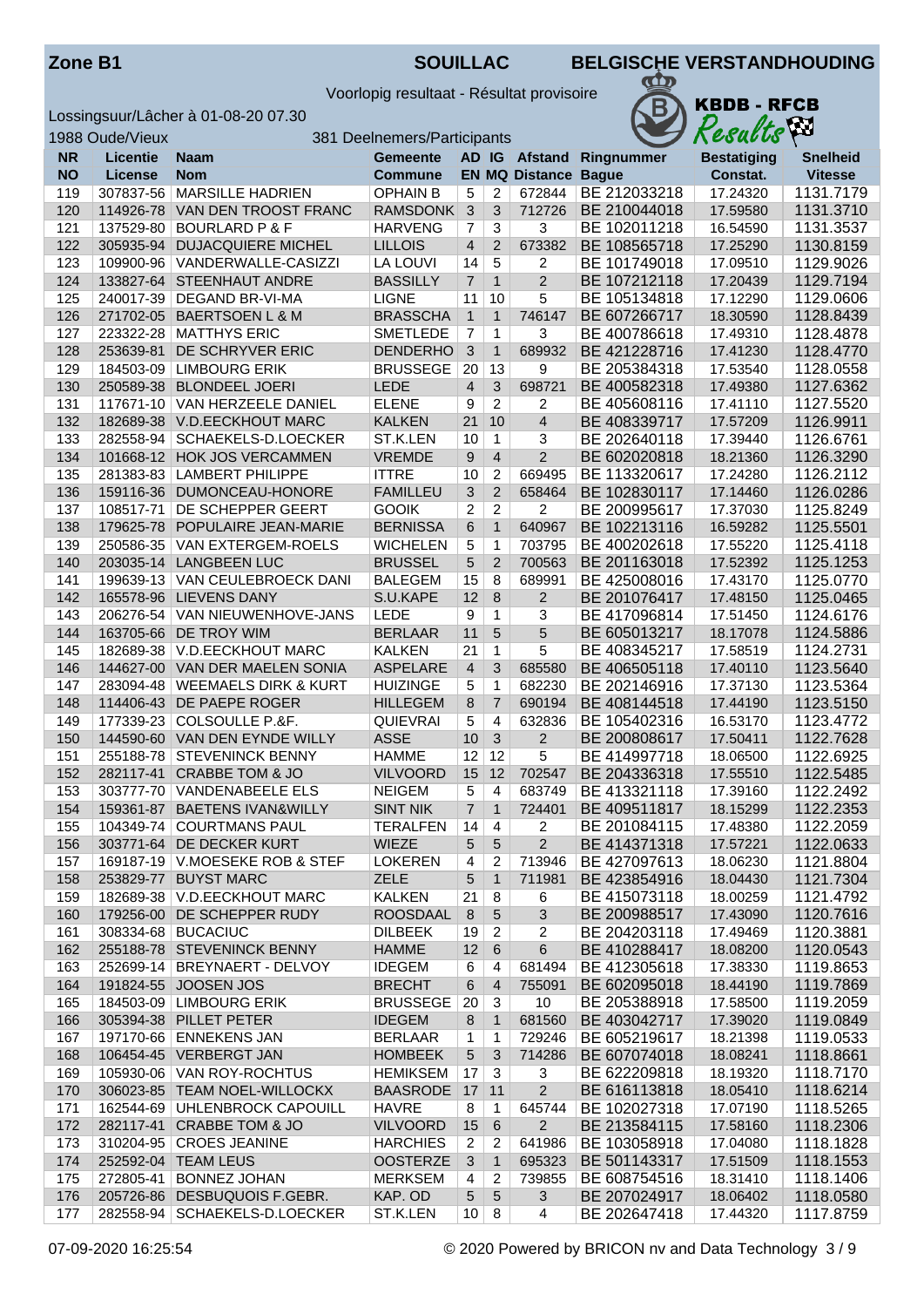Voorlopig resultaat - Résultat provisoire



|            | 1988 Oude/Vieux |                                                            | 381 Deelnemers/Participants      |                |                    |                             |                              | Results              | kл                     |
|------------|-----------------|------------------------------------------------------------|----------------------------------|----------------|--------------------|-----------------------------|------------------------------|----------------------|------------------------|
| <b>NR</b>  | <b>Licentie</b> | Naam                                                       | <b>Gemeente</b>                  |                |                    |                             | AD IG Afstand Ringnummer     | <b>Bestatiging</b>   | <b>Snelheid</b>        |
| <b>NO</b>  | License         | <b>Nom</b>                                                 | Commune                          |                |                    | <b>EN MQ Distance Bague</b> |                              | Constat.             | <b>Vitesse</b>         |
| 178        | 251453-29       | <b>BROOTCOORENS E.-DE L</b>                                | <b>ONKERZEL</b>                  | 6              | $\overline{4}$     | 679300                      | BE 403740517                 | 17.37420             | 1117.8213              |
| 179        |                 | 164460-45 VERVLOESEM PATRICK                               | <b>RIJMENAM</b>                  | 10             | $\overline{8}$     | 3                           | BE 626055617                 | 18.11571             | 1117.4299              |
| 180        |                 | 283208-65 VANMULDER - VANDENBO                             | <b>HALLE</b>                     | 5              | $\overline{2}$     | 680559                      | BE 214186718                 | 17.39031             | 1117.4077              |
| 181        |                 | 192105-45 GOVAERT PAUL                                     | <b>SCHOONAA</b>                  | $\overline{4}$ | 3                  | 703589                      | BE 400071118                 | 17.59470             | 1117.1922              |
| 182        | 199011-64       | DENISSE C.& R.                                             | <b>KAPELLEN</b>                  | 5              | 2                  | 750801                      | BE 622304817                 | 18.42216             | 1116.6652              |
| 183        |                 | 301194-09 VAN DE VELDE STEVEN                              | ERPE-MER                         | 6              | $\overline{4}$     | 697279                      | BE 400787718                 | 17.54269             | 1116.6320              |
| 184        |                 | 254641-16 CALLEBAUT GUY&ALFONS                             | <b>HERDERSE</b>                  | $\overline{4}$ | $\mathbf{1}$       | 701798                      | BE 403846715                 | 17.58380             | 1116.3869              |
| 185        |                 | 184503-09 LIMBOURG ERIK                                    | <b>BRUSSEGE</b>                  | 20             | 12                 | 11                          | BE 205398018                 | 18.00340             | 1116.1294              |
| 185        | 184503-09       | <b>LIMBOURG ERIK</b>                                       | <b>BRUSSEGE</b>                  | 20             | 20                 | 12                          | BE 205382818                 | 18.00340             | 1116.1294              |
| 187        |                 | 184503-09 LIMBOURG ERIK                                    | <b>BRUSSEGE</b>                  | 20             | $\overline{c}$     | 13                          | BE 202412516                 | 18.00380             | 1116.0114              |
| 188        | 152559-75       | <b>SURAIN-PION</b>                                         | <b>HAUTRAGE</b>                  | $\overline{4}$ | $\mathbf{1}$       | 643214                      | BE 101514117                 | 17.06230             | 1115.9483              |
| 189        |                 | 306023-85   TEAM NOEL-WILLOCKX                             | <b>BAASRODE</b>                  | 17             | 10                 | 3                           | BE 616110318                 | 18.07170             | 1115.8130              |
| 190        | 113683-96       | PEREIRA DA COSTA MAN                                       | <b>SOIGNIES</b>                  | 8              | 2                  | 660418                      | BE 117225217                 | 17.21530             | 1115.7908              |
| 191        |                 | 306853-42   DE MAESENEER PHILIP                            | <b>DENDERWI</b>                  | 3              | $\mathbf{1}$       | 2                           | BE 412348718                 | 17.42120             | 1115.5750              |
| 192        |                 | 164732-26 VAN DAMME WILLY&JARN                             | <b>STEENHUI</b>                  | $\overline{4}$ | 3                  | 684301                      | BE 414351518                 | 17.43331             | 1115.3111              |
| 193        | 309825-07       | VAN DRIESSCHE JOHAN                                        | <b>DENDERLE</b>                  | 43             | 42                 | 3                           | BE 402931117                 | 17.50580             | 1114.7281              |
| 194        | 310113-04       | <b>DUMONCEAU SEBASTIEN</b>                                 | <b>HORRUES</b>                   | 8              | $\overline{2}$     | 662665                      | BE 108633017                 | 17.24399             | 1114.3501              |
| 195        |                 | 117671-10 VAN HERZEELE DANIEL                              | <b>ELENE</b>                     | 9              | 8                  | 3                           | BE 406310818                 | 17.48300             | 1114.2134              |
| 196        |                 | 136774-04 LONGLE P ET F                                    | <b>FRAMERIE</b>                  | 6              | $\mathbf{1}$       | 637885                      | BE 101650818                 | 17.02310             | 1114.1772              |
| 197        |                 | 255971-85   V WAEYENBERGHE JEROE                           | <b>HEMELVEE</b>                  | $\overline{7}$ | $\mathbf{1}$       | 680826                      | BE 424513915                 | 17.41040             | 1114.1599              |
| 198        |                 | 146815-54 PRONCKAERT G & J                                 | <b>SCHEPDAA</b>                  | 6              | $6\phantom{1}6$    | $\overline{2}$              | BE 203561715                 | 17.49210             | 1114.0857              |
| 199        |                 | 134504-62 DUQUENNE VANDENBERG                              | <b>TONGRE-N</b>                  | 6              | $\overline{c}$     | 654642                      | BE 106063116                 | 17.17500             | 1113.6524              |
| 200        |                 | 197294-93 WEYN R. EN D.                                    | <b>VRASENE</b>                   | $\overline{2}$ | $\overline{2}$     | 731705                      | BE 416561518                 | 18.27180             | 1113.1979              |
| 201        |                 | 308334-68   BUCACIUC                                       | <b>DILBEEK</b>                   | 19             | 12                 | 3                           | BE 204214218                 | 17.54039             | 1112.6982              |
| 202        | 170717-94       | DE COCK MARC                                               | <b>TEMSE</b>                     | $\overline{7}$ | 6                  | $\overline{\mathbf{4}}$     | BE 416400718                 | 18.21130             | 1112.4362              |
| 203        |                 | 178934-66 VANDENBERGH LEON                                 | LONDERZE                         | 6              | 1                  | 713607                      | BE 211428318                 | 18.11291             | 1112.4298              |
| 204        | 164460-45       | <b>VERVLOESEM PATRICK</b>                                  | <b>RIJMENAM</b>                  | 10             | 6                  | 4                           | BE 612402918                 | 18.14591             | 1112.1747              |
| 205        |                 | 104809-49 DENTENEER DANIEL                                 | <b>PERONNES</b>                  | 4              | $\overline{c}$     | 2                           | BE 102935917                 | 17.13080             | 1111.5571              |
| 206        | 103572-73       | DE MAEYER PATRICK                                          | <b>OPWIJK</b>                    | 8              | 5                  | 703401                      | BE 204123517                 | 18.02529             | 1111.4258              |
| 207        |                 | 309825-07 VAN DRIESSCHE JOHAN                              | <b>DENDERLE</b>                  | 43             | 28<br>$\mathbf{1}$ | 4<br>$\overline{2}$         | BE 423572918                 | 17.53030             | 1111.0007              |
| 208<br>209 |                 | 191182-92 VERMEULEN RUDY<br>254429-95   VAN DEN HOVE JELLE | <b>AAIGEM</b><br><b>MOERBEKE</b> | 9<br>15        | 6                  | 677140                      | BE 417410917<br>BE 420387716 | 17.52200<br>17.39510 | 1110.6845<br>1110.3386 |
| 210        | 254502-71       | <b>VAN SANDE WIM</b>                                       | <b>BAMBRUGG</b>                  | 6              | 6                  | $\overline{c}$              | BE 412352618                 | 17.54560             | 1110.2128              |
| 211        |                 | 179256-00 DE SCHEPPER RUDY                                 | <b>ROOSDAAL</b>                  | 8              | 3                  | 4                           | BE 200988117                 | 17.49090             | 1109.9007              |
| 212        |                 | 303777-70 VANDENABEELE ELS                                 | <b>NEIGEM</b>                    | 5              | 2                  | $\overline{2}$              | BE 423425516                 | 17.46040             | 1109.8620              |
| 213        |                 | 282117-41 CRABBE TOM & JO                                  | <b>VILVOORD</b>                  | 15             | 9                  | 3                           | BE 200152517                 | 18.03130             | 1109.4891              |
| 214        |                 | 307886-08 DE MEYER R&L&M&L                                 | <b>HAMME</b>                     | 4              | $\mathbf{1}$       | 2                           | BE 423831717                 | 18.15291             | 1109.3736              |
| 215        |                 | 283094-48   WEEMAELS DIRK & KURT                           | <b>HUIZINGE</b>                  | 5              | 3                  | 2                           | BE 204414918                 | 17.45020             | 1109.2570              |
| 216        |                 | 303175-50 PLATTEEUW-BRANDENO                               | <b>WICHELEN</b>                  | 20             | 8                  | $\overline{2}$              | BE 400146918                 | 18.04201             | 1109.0354              |
| 217        |                 | 148301-85 BOEYKENS ROGER                                   | <b>VOORDE</b>                    | $\overline{4}$ | 2                  | 684157                      | BE 420744016                 | 17.46581             | 1108.9013              |
| 218        |                 | 113236-37 ROCHART ROGER                                    | <b>QUEVAUCA</b>                  | 10             | 3                  | 646101                      | BE 107743818                 | 17.12410             | 1108.8373              |
| 219        |                 | 310446-46 VERVOORT PETER&MORGA STABROEK                    |                                  | 6              | 2                  | 746150                      | BE 617899718                 | 18.42580             | 1108.7473              |
| 220        |                 | 310446-46 VERVOORT PETER&MORGA STABROEK                    |                                  | 6              | $\mathbf{1}$       | $2^{\circ}$                 | BE 617899218                 | 18.43010             | 1108.6650              |
| 221        |                 | 309874-56   VERMEULEN SEBASTIEN                            | <b>BUGGENHO</b>                  | 5              | $\overline{2}$     | 708436                      | BE 401874218                 | 18.09110             | 1108.3455              |
| 222        |                 | 177339-23 COLSOULLE P.&F.                                  | <b>QUIEVRAI</b>                  | 5              | $\overline{2}$     | $\overline{2}$              | BE 105406616                 | 17.01070             | 1108.0678              |
| 223        |                 | 303312-90   DECREMER D. - FIEVET                           | MAINVAUL                         | 12             | 9                  | 662162                      | BE 104962118                 | 17.27370             | 1108.0046              |
| 224        |                 | 310113-04 DUMONCEAU SEBASTIEN                              | <b>HORRUES</b>                   | 8              | $\sqrt{3}$         | $\overline{2}$              | BE 108523717                 | 17.28159             | 1107.6446              |
| 225        |                 | 101668-12 HOK JOS VERCAMMEN                                | <b>VREMDE</b>                    | 9              | 6                  | 3                           | BE 602005518                 | 18.32440             | 1107.4077              |
| 226        |                 | 166404-49 BREYNAERT FRANS                                  | <b>DENDERLE</b>                  | 3              | $\mathbf{1}$       | 692068                      | BE 402484617                 | 17.55030             | 1107.2202              |
| 227        |                 | 135064-40   ENGELS JULES & YVES                            | <b>PUTTE</b>                     | 8              | $\mathbf{1}$       | 4                           | BE 606636116                 | 18.23260             | 1106.5016              |
| 228        | 306106-71       | DUMONCEAU-BERGERET                                         | <b>TRIVIERE</b>                  | 6              | $\mathbf{1}$       | 650980                      | BE 101725118                 | 17.18201             | 1106.4785              |
| 229        |                 | 177339-23 COLSOULLE P.&F.                                  | <b>QUIEVRAI</b>                  | 5              | 3                  | 3                           | BE 101992817                 | 17.02040             | 1106.2277              |
| 230        |                 | 282558-94 SCHAEKELS-D.LOECKER                              | ST.K.LEN                         | 10             | 10                 | 5                           | BE 202648918                 | 17.51010             | 1106.2054              |
| 231        |                 | 307837-56   MARSILLE HADRIEN                               | <b>OPHAIN B</b>                  | 5              | $\mathbf{1}$       | 2                           | BE 101505915                 | 17.38280             | 1105.8026              |
| 232        |                 | 308334-68 BUCACIUC                                         | <b>DILBEEK</b>                   | 19             | 14                 | 4                           | BE 204200418                 | 17.58109             | 1105.4063              |
| 233        |                 | 133827-64 STEENHAUT ANDRE                                  | <b>BASSILLY</b>                  | 7              | $\overline{3}$     | 3                           | BE 108842815                 | 17.33499             | 1105.2103              |
| 234        |                 | 256079-96 VAN DER MAAS HUIB                                | <b>LOKEREN</b>                   | $\overline{4}$ | $\overline{4}$     | 713167                      | BE 418576115                 | 18.15200             | 1105.1142              |
| 235        |                 | 165578-96 LIEVENS DANY                                     | S.U.KAPE                         | 12             | 10                 | 3                           | BE 214101218                 | 17.59270             | 1105.0282              |
| 236        |                 | 306116-81 SAUVAGE-DURAN                                    | <b>BORNIVAL</b>                  | 14             | 6                  | 3                           | BE 115628318                 | 17.35000             | 1104.9950              |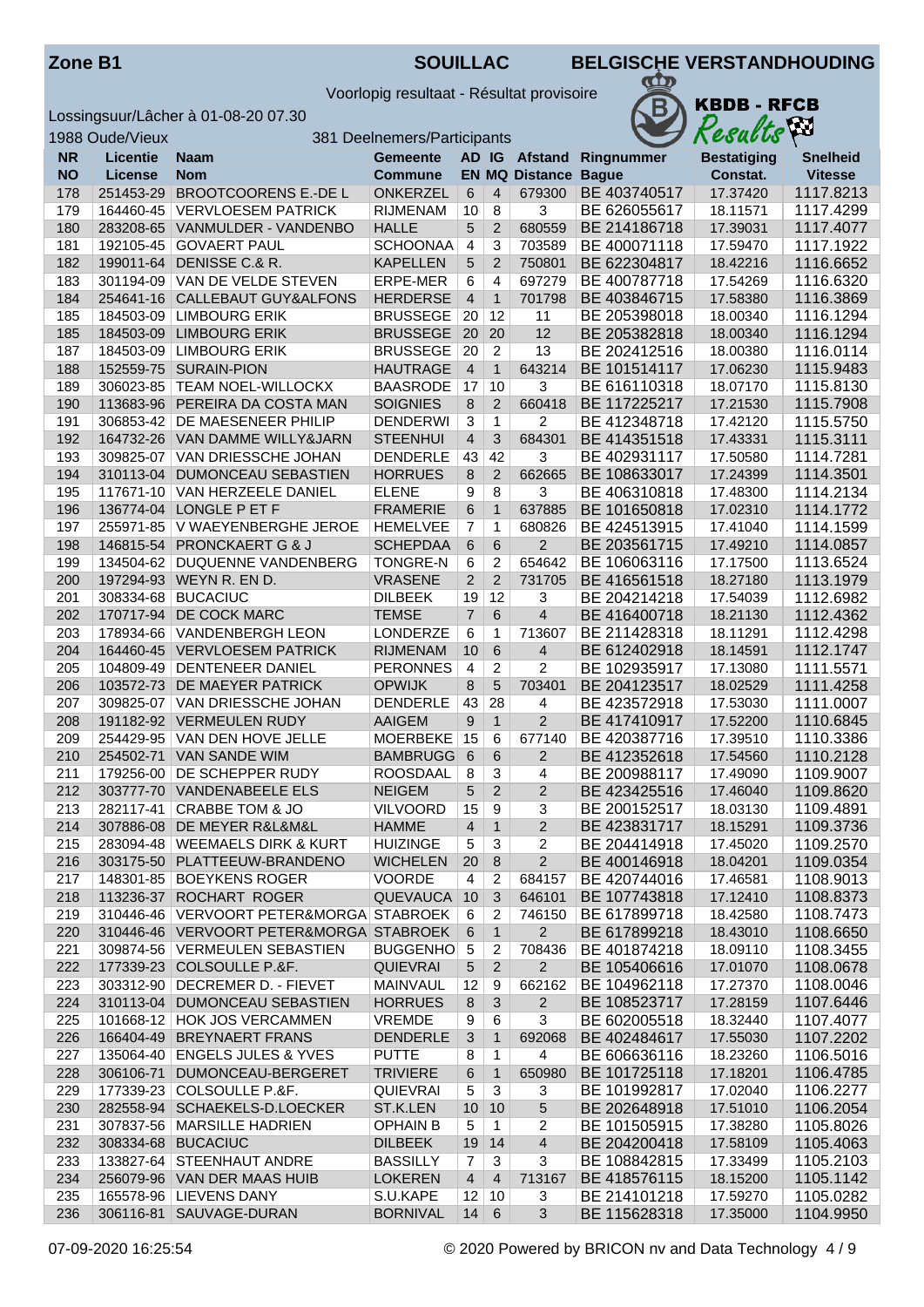Voorlopig resultaat - Résultat provisoire



|            | 1988 Oude/Vieux        |                                                            | 381 Deelnemers/Participants        |                               |                                |                             |                               | Results              | Áл                     |
|------------|------------------------|------------------------------------------------------------|------------------------------------|-------------------------------|--------------------------------|-----------------------------|-------------------------------|----------------------|------------------------|
| <b>NR</b>  | <b>Licentie</b>        | Naam                                                       | <b>Gemeente</b>                    |                               |                                |                             | AD IG Afstand Ringnummer      | <b>Bestatiging</b>   | <b>Snelheid</b>        |
| <b>NO</b>  | <b>License</b>         | <b>Nom</b>                                                 | <b>Commune</b>                     |                               |                                | <b>EN MQ Distance Bague</b> |                               | Constat.             | <b>Vitesse</b>         |
| 237        | 254429-95              | VAN DEN HOVE JELLE                                         | <b>MOERBEKE</b>                    | 15                            | 1                              | 2                           | BE 403286817                  | 17.42540             | 1104.8132              |
| 238        |                        | 309825-07 VAN DRIESSCHE JOHAN                              | <b>DENDERLE</b>                    | 43                            | $\overline{4}$                 | 5                           | BE 404506016                  | 17.56370             | 1104.6770              |
| 239        |                        | 173787-60 PAPPAERT HERMAN & LI                             | <b>SCHELLEB</b>                    | 9                             | 9                              | 703052                      | BE 412624517                  | 18.06540             | 1103.8656              |
| 240        |                        | 256079-96 VAN DER MAAS HUIB                                | <b>LOKEREN</b>                     | $\overline{4}$                | 3                              | $\overline{2}$              | BE 400092316                  | 18.16040             | 1103.8598              |
| 241        |                        | 250586-35   VAN EXTERGEM-ROELS                             | <b>WICHELEN</b>                    | 5                             | $\overline{2}$                 | $\overline{2}$              | BE 400186018                  | 18.07370             | 1103.7902              |
| 242        |                        | 130151-74 VETS-V.D.BRIEL                                   | <b>HOBOKEN</b>                     | 3                             | $\overline{1}$                 | 731122                      | BE 622201218                  | 18.32244             | 1103.7359              |
| 243        |                        | 182689-38 V.D.EECKHOUT MARC                                | <b>KALKEN</b>                      | 21                            | $\overline{2}$                 | $\overline{7}$              | BE 408350517                  | 18.10399             | 1103.5658              |
| 244        |                        | 221705-60 VAN DE VELDE ANDRE                               | <b>DENDERLE</b>                    | 8                             | $\overline{4}$                 | 691721                      | BE 403271017                  | 17.56501             | 1103.5137              |
| 245<br>246 |                        | 165578-96   LIEVENS DANY<br>109900-96 VANDERWALLE-CASIZZI  | S.U.KAPE<br><b>LA LOUVI</b>        | 12<br>14                      | $\overline{7}$<br>$\mathbf{1}$ | 4<br>3                      | BE 202982018<br>BE 102630117  | 18.00190<br>17.23450 | 1103.5088<br>1103.4509 |
| 247        |                        | 106454-45 VERBERGT JAN                                     | <b>HOMBEEK</b>                     | 5                             | $\mathbf{1}$                   | 2                           | BE 614692516                  | 18.17211             | 1103.3972              |
| 248        |                        | 111333-74 ARYS LUC                                         | <b>LIEDEKER</b>                    | 6                             | $\overline{5}$                 | $\overline{2}$              | BE 214150118                  | 17.57570             | 1103.3633              |
| 249        |                        | 254865-46 DE ROUCK ALIDOR                                  | ST-LIEV-                           | 5                             | 1                              | 691512                      | BE 421400615                  | 17.56461             | 1103.2976              |
| 250        | 241166-24              | DUSAIWOIR-LEBLUD                                           | <b>ERBAUT</b>                      | 8                             | $\,6\,$                        | $\overline{2}$              | BE 102021715                  | 17.20530             | 1102.9825              |
| 251        | 307705-21              | <b>COSIJN ANDY</b>                                         | <b>D'WINDEK</b>                    | 3                             | $\overline{3}$                 | $\overline{3}$              | BE 412253118                  | 17.49241             | 1102.9095              |
| 252        |                        | 161412-04 FONTEYN FREDDY & FRA                             | <b>APPELTER</b>                    | $\overline{7}$                | $\overline{2}$                 | 685012                      | BE 414014518                  | 17.51140             | 1102.6646              |
| 253        |                        | 206276-54 VAN NIEUWENHOVE-JANS                             | <b>LEDE</b>                        | 9                             | 4                              | 4                           | BE 403684317                  | 18.04090             | 1102.6271              |
| 254        |                        | 308171-02 LEJEUNE MICHEL                                   | <b>ESTINNES</b>                    | 12                            | $\overline{7}$                 | 3                           | BE 102783017                  | 17.14121             | 1102.5542              |
| 255        |                        | 137529-80 BOURLARD P & F                                   | <b>HARVENG</b>                     | $\overline{7}$                | 6                              | 4                           | BE 102005718                  | 17.09510             | 1102.3472              |
| 256        |                        | 282117-41 CRABBE TOM & JO                                  | <b>VILVOORD</b>                    | 15                            | $5\phantom{1}$                 | $\overline{4}$              | BE 200152617                  | 18.07290             | 1102.0633              |
| 257        |                        | 164732-26 VAN DAMME WILLY&JARN                             | <b>STEENHUI</b>                    | $\overline{\mathbf{4}}$       | 4                              | $\overline{2}$              | BE 414349318                  | 17.50571             | 1102.0197              |
| 258        | 242932-44              | MIRABELLE ADRIEN                                           | <b>GHLIN</b>                       | 5                             | 3                              | 645730                      | BE 104214417                  | 17.16080             | 1101.6777              |
| 259        | 254502-71              | <b>VAN SANDE WIM</b>                                       | <b>BAMBRUGG</b>                    | 6                             | $\overline{5}$                 | 3                           | BE 403105617                  | 17.59580             | 1101.3424              |
| 260        | 240017-39              | <b>DEGAND BR-VI-MA</b>                                     | <b>LIGNE</b>                       | 11                            | $\overline{7}$                 | 6                           | BE 100148017                  | 17.27260             | 1100.8073              |
| 261        |                        | 304183-88   BREUSE DAVID                                   | <b>THIEUSIE</b>                    | 20                            | $\mathbf{1}$                   | 654640                      | BE 100020716                  | 17.24421             | 1100.7872              |
| 262        | 308334-68              | <b>BUCACIUC</b>                                            | <b>DILBEEK</b>                     | 19                            | $\overline{4}$                 | 5                           | BE 204209418                  | 18.00509             | 1100.7337              |
| 263        | 241193-51              | GOOSSENS-DRUART                                            | <b>HYON</b>                        | 7                             | 2                              | 2                           | BE 101561418                  | 17.12361             | 1100.6697              |
| 264        | 156517-56              | <b>DECLERCQ MARC</b>                                       | <b>EVERBEEK</b>                    | 6                             | 2                              | $\overline{2}$              | BE 427518313                  | 17.44000             | 1100.0814              |
| 265<br>266 | 103572-73<br>255395-91 | <b>DE MAEYER PATRICK</b><br><b>BONTINCK HUGO&amp;TONY</b>  | <b>OPWIJK</b><br><b>SCHELLEB</b>   | 8<br>3                        | 3<br>$\mathbf{1}$              | $\overline{2}$<br>702077    | BE 213952618<br>00 400 664818 | 18.09329<br>18.08280 | 1099.8403<br>1099.6298 |
| 267        |                        | 307886-08   DE MEYER R&L&M&L                               | <b>HAMME</b>                       | 4                             | 3                              | 3                           | BE 410068517                  | 18.21171             | 1099.4941              |
| 268        | 165578-96              | <b>LIEVENS DANY</b>                                        | S.U.KAPE                           | 12                            | $\mathbf{1}$                   | 5                           | BE 200835516                  | 18.02380             | 1099.4678              |
| 269        | 272805-41              | <b>BONNEZ JOHAN</b>                                        | <b>MERKSEM</b>                     | 4                             | 3                              | $\overline{2}$              | BE 604540517                  | 18.43160             | 1098.9034              |
| 270        |                        | 309825-07 VAN DRIESSCHE JOHAN                              | <b>DENDERLE</b>                    | 43                            | $\overline{7}$                 | 6                           | BE 402935917                  | 18.00150             | 1098.3086              |
| 271        |                        | 309825-07 VAN DRIESSCHE JOHAN                              | <b>DENDERLE</b>                    | 43                            | 9                              | $\overline{7}$              | BE 423674317                  | 18.00170             | 1098.2505              |
| 272        |                        | 190350-36 DE SLOOVER-DE MEERSM                             | <b>HOFSTADE</b>                    | 3                             | 2                              | 700476                      | BE 412198717                  | 18.07530             | 1098.1256              |
| 273        |                        | 307097-92   VANDENHAUTE ETIENNE                            | KERKSKEN                           | 10                            | 3                              | 691636                      | BE 403462017                  | 17.59560             | 1097.9511              |
| 274        |                        | 141717-00 DE ROOCK DANIEL                                  | <b>LENNIK</b>                      | $\overline{2}$                | $\mathbf{1}$                   | 686991                      | BE 214103518                  | 17.56050             | 1097.2836              |
| 275        |                        | 148301-85   BOEYKENS ROGER                                 | <b>VOORDE</b>                      | 4                             | 3                              | 2                           | BE 403631617                  | 17.53432             | 1096.8976              |
| 276        |                        | 309825-07 VAN DRIESSCHE JOHAN                              | <b>DENDERLE</b>                    | 43                            | 10                             | 8                           | NL 135263918                  | 18.01100             | 1096.7135              |
| 277        |                        | 307869-88   DE WOLF FREDERIK                               | <b>OUDEGEM</b>                     | 4                             | 2                              | 704578                      | BE 422154317                  | 18.12390             | 1096.3635              |
| 278        |                        | 307869-88 DE WOLF FREDERIK                                 | <b>OUDEGEM</b>                     | $\overline{4}$                | $\overline{4}$                 | $\overline{2}$              | BE 422153517                  | 18.12490             | 1096.0792              |
| 279        |                        | 220268-78 CANION-SOBKOWIAK                                 | <b>WASMES</b>                      | 4                             | 2                              | 2                           | BE 105386116                  | 17.14079             | 1095.8471              |
| 280        |                        | 255191-81 VERCAUTEREN ANDRE                                | <b>EKSAARDE</b>                    | 8                             | $\mathbf{1}$                   | 715856                      | BE 428361012                  | 18.23160             | 1095.8098              |
| 281        |                        | 306023-85   TEAM NOEL-WILLOCKX                             | <b>BAASRODE</b>                    | 17                            | 16                             | 4                           | BE 616126118                  | 18.19480             | 1094.3198              |
| 282        |                        | 308273-07 F.B.I. ANTWERP<br>164732-26 VAN DAMME WILLY&JARN | <b>KAPELLEN</b>                    | $\overline{2}$                | $\overline{2}$                 | 2                           | BE 619878118<br>BE 402755517  | 18.50540             | 1094.2767              |
| 283<br>284 |                        | 306116-81 SAUVAGE-DURAN                                    | <b>STEENHUI</b><br><b>BORNIVAL</b> | $\overline{\mathbf{4}}$<br>14 | $\mathbf{1}$<br>$\overline{2}$ | 3<br>$\overline{4}$         | BE 110060415                  | 17.55211<br>17.41000 | 1094.2659<br>1094.1440 |
| 285        |                        | 304183-88 BREUSE DAVID                                     | <b>THIEUSIE</b>                    | 20                            | 10                             | 2                           | BE 116973317                  | 17.28191             | 1094.1333              |
| 286        |                        | 254710-85 BAFORT LUC                                       | <b>TEMSE</b>                       | 5                             | 3                              | 726152                      | BE 417261418                  | 18.33530             | 1093.7946              |
| 287        |                        | 117671-10 VAN HERZEELE DANIEL                              | <b>ELENE</b>                       | 9                             | 5                              | 4                           | BE 406311018                  | 18.00140             | 1093.4696              |
| 288        |                        | 307616-29 JOOS WANNES-SEPPE                                | <b>OPPUURS</b>                     | $\overline{2}$                | $\mathbf{1}$                   | 713120                      | BE 613180417                  | 18.22250             | 1093.0438              |
| 289        |                        | 242701-07 MIYASHITA H.&T.                                  | <b>SIRAULT</b>                     | 3                             | 3                              | 645461                      | BE 106744816                  | 17.20351             | 1092.9180              |
| 290        |                        | 254429-95 VAN DEN HOVE JELLE                               | MOERBEKE                           | 15                            | 8                              | 3                           | BE 403293217                  | 17.49440             | 1092.6312              |
| 291        |                        | 308171-02   LEJEUNE MICHEL                                 | <b>ESTINNES</b>                    | 12                            | 11                             | 4                           | BE 102788217                  | 17.19310             | 1092.6137              |
| 292        |                        | 283094-48 WEEMAELS DIRK & KURT                             | <b>HUIZINGE</b>                    | 5                             | $\overline{4}$                 | 3                           | BE 204408818                  | 17.54450             | 1092.0048              |
| 293        |                        | 164370-52 BERCKMOES ROGER                                  | OORDEGEM 2                         |                               | $\mathbf 1$                    | 697718                      | BE 411788817                  | 18.08570             | 1091.9759              |
| 294        |                        | 309825-07 VAN DRIESSCHE JOHAN                              | DENDERLE 43                        |                               | 30                             | 9                           | NL 513313118                  | 18.04060             | 1091.6401              |
| 295        |                        | 113236-37 ROCHART ROGER                                    | QUEVAUCA 10                        |                               | $\overline{4}$                 | 2                           | BE 107743618                  | 17.21580             | 1091.4483              |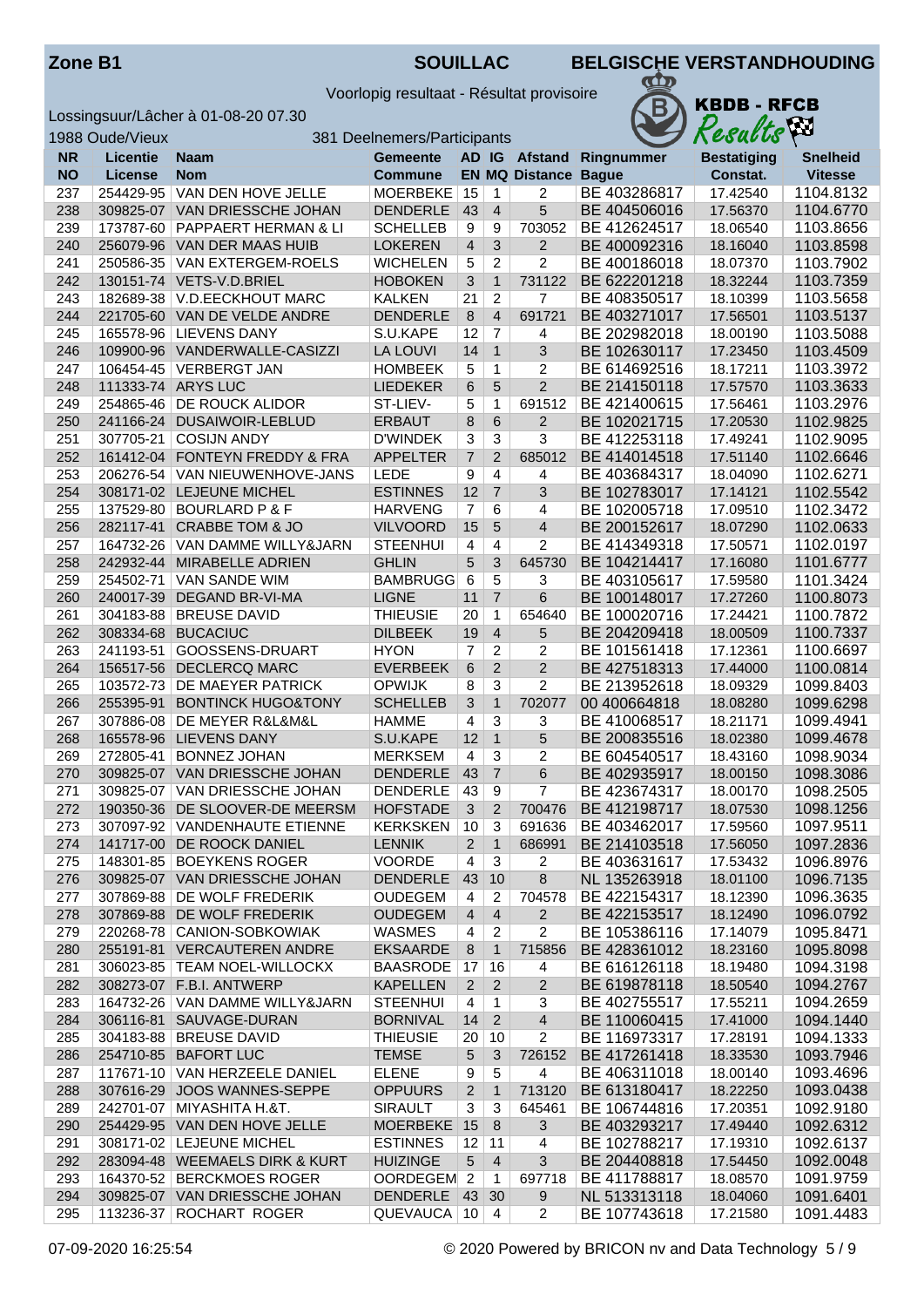Voorlopig resultaat - Résultat provisoire

1988 Oude/Vieux 381 Deelnemers/Participants

Lossingsuur/Lâcher à 01-08-20 07.30<br>1988 Oude/Vieux



|           | <b>1900 OUGE</b> VIEUX |                                  | <u>JOI Deelitemeis/Falucipanis</u> |                |                |                             |                          | $1100$ uvvo        |                 |
|-----------|------------------------|----------------------------------|------------------------------------|----------------|----------------|-----------------------------|--------------------------|--------------------|-----------------|
| <b>NR</b> | <b>Licentie</b>        | Naam                             | <b>Gemeente</b>                    |                |                |                             | AD IG Afstand Ringnummer | <b>Bestatiging</b> | <b>Snelheid</b> |
| <b>NO</b> | <b>License</b>         | <b>Nom</b>                       | <b>Commune</b>                     |                |                | <b>EN MQ Distance Bague</b> |                          | Constat.           | <b>Vitesse</b>  |
| 296       |                        | 190076-53 KESSELAERS RONNY       | ZANDHOVE                           | 26             | 6              | 3                           | BE 608493918             | 18.48310           | 1091.3925       |
| 297       | 199639-13              | <b>VAN CEULEBROECK DANI</b>      | <b>BALEGEM</b>                     | 15             | $\overline{2}$ | $\overline{2}$              | BE 403704317             | 18.02200           | 1091.1824       |
| 298       | 223658-73              | MOUREAU J P                      | <b>FAMILLEU</b>                    | 10             | 6              | 657600                      | BE 106626818             | 17.32390           | 1091.1806       |
| 299       | 182689-38              | V.D.EECKHOUT MARC                | <b>KALKEN</b>                      | 21             | $\overline{3}$ | 8                           | BE 408348217             | 18.18009           | 1091.0488       |
| 300       | 305394-38              | PILLET PETER                     | <b>IDEGEM</b>                      | 8              | $\overline{7}$ | $\overline{2}$              | BE 410511015             | 17.54430           | 1090.9906       |
| 301       |                        | 214215-39 V.LOOY-V.NIEUWENHUYS   | <b>WETTEREN</b>                    | $\overline{7}$ | 1              | 704278                      | BE 408581317             | 18.15359           | 1090.8919       |
| 302       | 304183-88              | <b>BREUSE DAVID</b>              | <b>THIEUSIE</b>                    | 20             | 19             | 3                           | BE 116970717             | 17.30071           | 1090.8515       |
| 303       |                        | 155657-69 LUYCKX RAPHAEL         | <b>BELSELE-</b>                    | 5              | 4              | 2                           | BE 414839018             | 18.32180           | 1090.8501       |
| 304       |                        | 194667-85 MEERT ANDRE            | <b>ZELLIK</b>                      | 6              | $\mathbf{1}$   | 697648                      | BE 207836618             | 18.09400           | 1090.6430       |
| 305       |                        | 255971-85   V WAEYENBERGHE JEROE | <b>HEMELVEE</b>                    | $\overline{7}$ | 6              | $\overline{2}$              | BE 421631516             | 17.54290           | 1090.2229       |
| 306       |                        | 125920-14 VAN OYSTAEYEN-PICKEU   | <b>BOECHOUT</b>                    | 3              | 3              | 732166                      | BE 602418316             | 18.41380           | 1090.1275       |
|           |                        |                                  |                                    |                |                |                             |                          |                    |                 |
| 307       |                        | 152914-42 KEYNEN ROGER           | <b>NIJLEN</b>                      | 4              | 1              | 735145                      | BE 621807917             | 18.44280           | 1089.9649       |
| 308       | 154082-46              | <b>BEYENS JOS &amp; KEN</b>      | <b>WIJNEGEM</b>                    | 2              | $\mathbf{1}$   | 739066                      | BE 617283018             | 18.48051           | 1089.9312       |
| 309       |                        | 173787-60 PAPPAERT HERMAN & LI   | <b>SCHELLEB</b>                    | 9              | 1              | 2                           | BE 404393915             | 18.15050           | 1089.8623       |
| 310       | 201159-78              | <b>BAEYENS GOMAR</b>             | <b>ZOTTEGEM</b>                    | 2              | $\mathbf{1}$   | 686047                      | BE 420992717             | 17.59410           | 1089.5111       |
| 311       | 142668-78              | <b>DEMARET MICHEL</b>            | <b>GHISLENG</b>                    | 3              | 2              | 665143                      | BE 105202618             | 17.40300           | 1089.5053       |
| 312       |                        | 307935-57 CARPENTIER KRISTOF     | <b>ERWETEGE</b>                    | $\overline{2}$ | $\mathbf{1}$   | 684430                      | BE 405865816             | 17.58130           | 1089.4808       |
| 313       |                        | 302464-18 VISSERS-DE KONINCK     | <b>DEURNE</b>                      | 6              | 3              | 735835                      | BE 627082616             | 18.45445           | 1088.9294       |
| 314       |                        | 255191-81 VERCAUTEREN ANDRE      | <b>EKSAARDE</b>                    | 8              | 3              | $\overline{2}$              | BE 413294114             | 18.27280           | 1088.8096       |
| 315       |                        | 190350-36   DE SLOOVER-DE MEERSM | <b>HOFSTADE</b>                    | 3              | 1              | $\overline{2}$              | BE 403736815             | 18.13300           | 1088.5408       |
| 316       |                        | 306044-09 V.WAEYENBERGHE DANNY   | <b>STEENHUI</b>                    | 6              | $\mathbf{1}$   | 684205                      | BE 412894718             | 17.58359           | 1088.4614       |
| 317       | 182689-38              | V.D.EECKHOUT MARC                | <b>KALKEN</b>                      | 21             | $\overline{4}$ | 9                           | BE 400214716             | 18.19389           | 1088.3057       |
| 318       | 282863-11              | <b>DEPREZ WERNER</b>             | <b>HALLE</b>                       | $\overline{4}$ | $\mathbf{1}$   | 681036                      | BE 208735716             | 17.55520           | 1088.1487       |
| 319       |                        | 199639-13 VAN CEULEBROECK DANI   | <b>BALEGEM</b>                     | 15             | 9              | 3                           | BE 403716517             | 18.04140           | 1087.9135       |
| 320       |                        | 307542-52 HENNIXDAL PHILIPPE     | HOUDENG-                           | $\overline{4}$ | 3              | 651745                      | BE 103031817             | 17.29100           | 1087.7524       |
| 321       |                        | 303175-50 PLATTEEUW-BRANDENO     | <b>WICHELEN</b>                    | 20             | 18             | 3                           | BE 400149518             | 18.16541           | 1087.4914       |
| 322       |                        |                                  |                                    | 14             | 5              | 3                           |                          |                    |                 |
|           |                        | 143322-53 DURAND ROGER           | HOUDENG-                           |                |                |                             | BE 100267714             | 17.31571           | 1087.4361       |
| 323       |                        | 144590-60 VAN DEN EYNDE WILLY    | <b>ASSE</b>                        | 10             | 1              | 3                           | BE 202710018             | 18.11111           | 1086.8657       |
| 324       | 146815-54              | <b>PRONCKAERT G &amp; J</b>      | <b>SCHEPDAA</b>                    | 6              | $\overline{4}$ | 3                           | BE 210872516             | 18.04550           | 1086.7710       |
| 325       |                        | 130436-68 LIART P & F            | <b>MONTIGNI</b>                    | 10             | 1              | 656038                      | BE 119012914             | 17.33529           | 1086.3685       |
| 326       | 175619-49              | <b>FIERENS FRANS</b>             | <b>EDEGEM</b>                      | 3              | $\mathbf{1}$   | 729714                      | BE 621155816             | 18.41430           | 1086.3420       |
| 327       | 224859-13              | <b>LIEMANS ALINE</b>             | <b>NAAST</b>                       | 8              | 1              | 658731                      | BE 116920118             | 17.36250           | 1086.2680       |
| 328       |                        | 170078-37 FAMILIE DE KERPEL      | <b>MOORSEL</b>                     | 3              | $\mathbf{1}$   | 700595                      | BE 412556717             | 18.15020           | 1086.1377       |
| 329       | 310113-04              | DUMONCEAU SEBASTIEN              | <b>HORRUES</b>                     | 8              | 4              | 3                           | BE 108635117             | 17.40079           | 1086.1016       |
| 330       |                        | 190076-53 KESSELAERS RONNY       | <b>ZANDHOVE</b>                    | 26             | 23             | 4                           | BE 608494118             | 18.51590           | 1085.8447       |
| 331       | 103572-73              | <b>DE MAEYER PATRICK</b>         | <b>OPWIJK</b>                      | 8              | $\overline{2}$ | 3                           | BE 210059115             | 18.17580           | 1085.5512       |
| 332       |                        | 144590-60 VAN DEN EYNDE WILLY    | <b>ASSE</b>                        | 10             | 8              | $\overline{\mathcal{L}}$    | BE 202700418             | 18.12001           | 1085.4832       |
| 333       |                        | 196411-83 ANDRY JACQUES          | <b>CUESMES</b>                     | 4              | 4              | $\overline{2}$              | BE 100512416             | 17.21110           | 1085.3215       |
| 334       |                        | 228229-85 COPPENS ANDRE          | <b>OUTER</b>                       | 3              | $\mathbf{1}$   | 687257                      | BE 413580318             | 18.03200           | 1085.1426       |
| 335       |                        | 281941-59 THUMAS THIERRY & BAR   | <b>NOSSEGEM</b>                    | $\sqrt{5}$     | 2              | 702697                      | BE 202396717             | 18.17471           | 1084.7689       |
| 336       |                        | 182689-38 V.D.EECKHOUT MARC      | <b>KALKEN</b>                      | 21             | 20             | 10                          | BE 408331617             | 18.21519           | 1084.6049       |
| 337       |                        | 228421-83 VAN GEET FRANS         | DENDERBE                           | 12             | 5              | 705701                      | BE 402490617             | 18.20410           | 1084.5537       |
| 338       |                        | 106454-45 VERBERGT JAN           | <b>HOMBEEK</b>                     | 5              | 5              | 3                           | BE 612533717             | 18.28381           | 1084.4944       |
| 339       |                        | 255188-78 STEVENINCK BENNY       | <b>HAMME</b>                       | 12             | 10             | 7                           | BE 410292117             | 18.29260           | 1084.2157       |
|           |                        | 199639-13 VAN CEULEBROECK DANI   | <b>BALEGEM</b>                     | 15             | $\,6\,$        | $\overline{4}$              | BE 426512814             | 18.06360           |                 |
| 340       |                        |                                  |                                    |                |                |                             |                          |                    | 1083.8690       |
| 341       |                        | 176299-50 DE GROOT EDDY          | <b>PUTTE</b>                       | 6              | 4              | 725237                      | BE 605463315             | 18.39100           | 1083.7913       |
| 342       |                        | 191824-55 JOOSEN JOS             | <b>BRECHT</b>                      | 6              | $\mathbf{1}$   | $\overline{2}$              | BE 602212217             | 19.06550           | 1083.4739       |
| 343       |                        | 254865-46   DE ROUCK ALIDOR      | ST-LIEV-                           | 5              | 5              | 2                           | BE 420796617             | 18.08161           | 1083.4189       |
| 344       |                        | 308334-68 BUCACIUC               | <b>DILBEEK</b>                     | 19             | 17             | 6                           | BE 212358818             | 18.10579           | 1083.3602       |
| 345       |                        | 165578-96 LIEVENS DANY           | S.U.KAPE                           | 12             | 12             | 6                           | BE 214101518             | 18.12270           | 1082.6679       |
| 346       |                        | 139950-76 VERSWIJVEL-VAN DE VE   | <b>NIJLEN</b>                      | 3              | 3              | 735303                      | BE 623126514             | 18.49180           | 1082.4422       |
| 347       |                        | 255111-01 VAN WYMEERSCH JOHAN    | <b>BAVEGEM</b>                     | 2              | 2              | 695123                      | BE 406915018             | 18.12261           | 1082.0130       |
| 348       |                        | 133500-28 VAN DE MAELE JOHAN     | <b>DEFTINGE</b>                    | 9              | 3              | 678116                      | BE 403186617             | 17.57000           | 1081.5247       |
| 349       |                        | 199639-13 VAN CEULEBROECK DANI   | <b>BALEGEM</b>                     | 15             | 13             | 5                           | BE 426508214             | 18.08070           | 1081.2929       |
| 350       |                        | 240017-39 DEGAND BR-VI-MA        | <b>LIGNE</b>                       | 11             | 9              | $\overline{7}$              | BE 105122118             | 17.38180           | 1081.1425       |
| 351       |                        | 240017-39   DEGAND BR-VI-MA      | <b>LIGNE</b>                       | 11             | $\,6\,$        | 8                           | BE 105111118             | 17.38190           | 1081.1129       |
| 352       |                        | 256079-96 VAN DER MAAS HUIB      | <b>LOKEREN</b>                     | $\overline{4}$ | $\overline{2}$ | 3                           | BE 418576515             | 18.29410           | 1081.0748       |
| 353       |                        | 167800-87 VANDEPUTTE GERARD      | <b>BEERSEL</b>                     | 6              | 5              | 685538                      | BE 204526618             | 18.04200           | 1080.7220       |
| 354       |                        | 114926-78 VAN DEN TROOST FRANC   | RAMSDONK 3                         |                | $\mathbf{1}$   | $\overline{2}$              | BE 230223315             | 18.29310           | 1080.6793       |
|           |                        |                                  |                                    |                |                |                             |                          |                    |                 |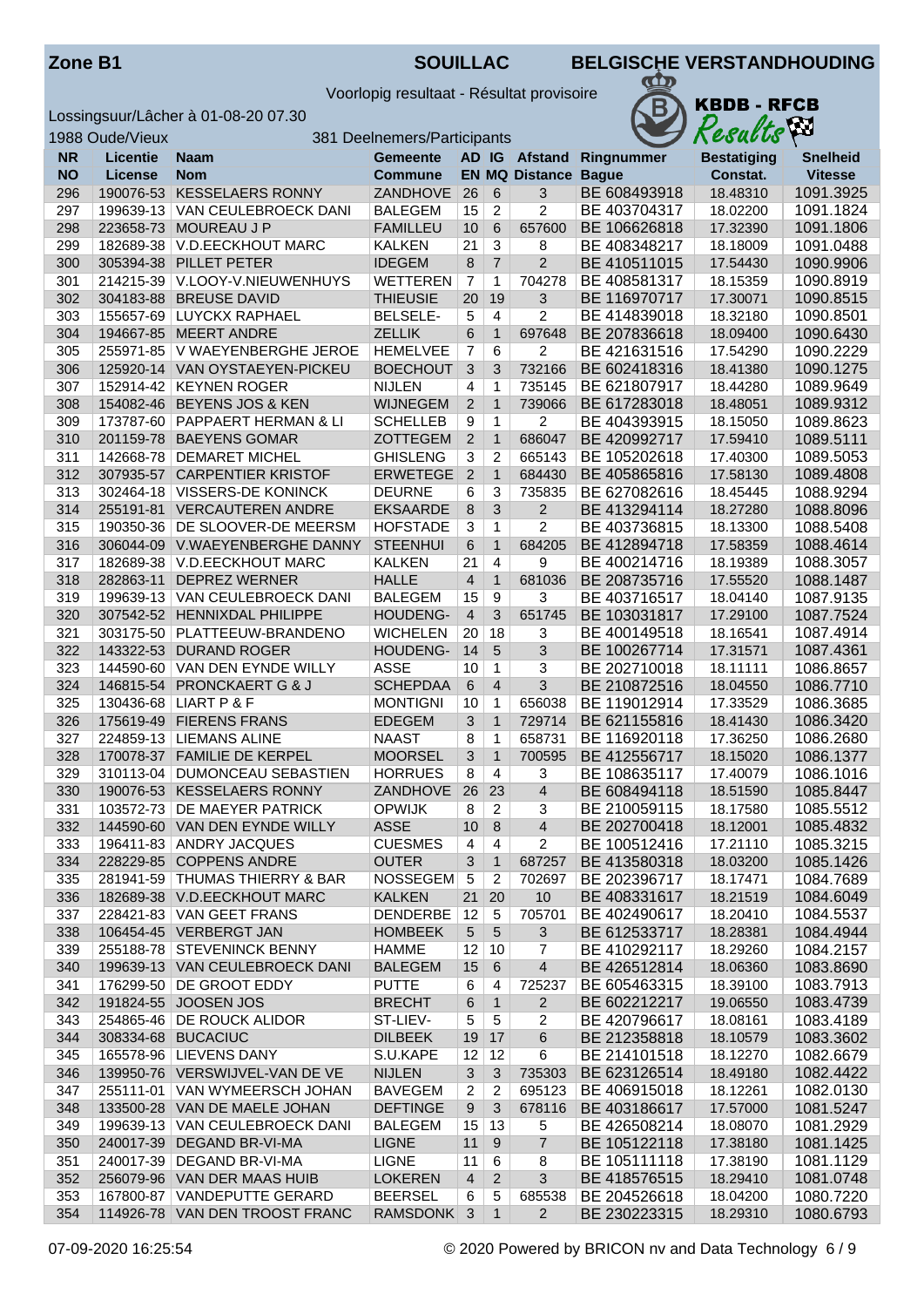Voorlopig resultaat - Résultat provisoire



|           | 1988 Oude/Vieux |                                | 381 Deelnemers/Participants |                 |                  |                       |              | Results            | VУ              |
|-----------|-----------------|--------------------------------|-----------------------------|-----------------|------------------|-----------------------|--------------|--------------------|-----------------|
| <b>NR</b> | <b>Licentie</b> | Naam                           | <b>Gemeente</b>             |                 |                  | AD IG Afstand         | Ringnummer   | <b>Bestatiging</b> | <b>Snelheid</b> |
| <b>NO</b> | <b>License</b>  | <b>Nom</b>                     | <b>Commune</b>              |                 |                  | <b>EN MQ Distance</b> | <b>Bague</b> | Constat.           | <b>Vitesse</b>  |
| 355       | 306106-71       | DUMONCEAU-BERGERET             | <b>TRIVIERE</b>             | 6               | 5                | 2                     | BE 102606017 | 17.32251           | 1080.6112       |
| 356       |                 | 133500-28 VAN DE MAELE JOHAN   | <b>DEFTINGE</b>             | 9               | 5                | $\overline{2}$        | BE 412099318 | 17.57350           | 1080.5195       |
| 357       |                 | 170717-94   DE COCK MARC       | <b>TEMSE</b>                | $\overline{7}$  | $\overline{4}$   | 5                     | BE 416412618 | 18.40440           | 1080.0671       |
| 358       |                 | 161412-04 FONTEYN FREDDY & FRA | <b>APPELTER</b>             | $\overline{7}$  | $\mathbf{1}$     | $\overline{2}$        | BE 402575517 | 18.04230           | 1079.8077       |
| 359       | 197906-26       | <b>DENEUFBOURG YVON</b>        | <b>ESTINNES</b>             | 21              | 13               | 643408                | BE 102673417 | 17.25570           | 1079.6342       |
| 360       |                 | 309098-56 DESCHUYFFELLEER NICO | <b>HERFELIN</b>             | 3               | $\mathbf{1}$     | 677813                | BE 412920218 | 17.57540           | 1079.4920       |
| 361       | 165578-96       | <b>LIEVENS DANY</b>            | S.U.KAPE                    | 12              | 11               | $\overline{7}$        | BE 201071017 | 18.14240           | 1079.3917       |
| 362       |                 | 128772-53 VAGENENDE DANNY      | <b>SCHELLEB</b>             | $\overline{2}$  | $\mathbf{1}$     | 703156                | BE 411718217 | 18.21350           | 1079.1498       |
| 363       | 177902-04       | <b>DEVROYE ANDRE</b>           | <b>MECHELEN</b>             | 3               | 3                | 717948                | BE 616584117 | 18.35180           | 1079.1342       |
| 364       | 131102-55       | <b>MORTELMANS KRISTOF</b>      | <b>RANST</b>                | $\mathbf{1}$    | $\mathbf{1}$     | 736572                | BE 621812318 | 18.52335           | 1079.1341       |
| 365       | 255395-91       | <b>BONTINCK HUGO&amp;TONY</b>  | <b>SCHELLEB</b>             | 3               | $\overline{c}$   | 2                     | BE 413122217 | 18.20390           | 1079.0394       |
| 366       | 305394-38       | PILLET PETER                   | <b>IDEGEM</b>               | $\,8\,$         | 6                | 3                     | BE 412574018 | 18.01480           | 1078.7591       |
| 367       | 197906-26       | <b>DENEUFBOURG YVON</b>        | <b>ESTINNES</b>             | 21              | 6                | 2                     | BE 100646016 | 17.26280           | 1078.6990       |
| 368       | 164141-17       | <b>DELHOVE ROGER</b>           | <b>NIVELLES</b>             | 5               | $\overline{4}$   | $\overline{2}$        | BE 108548318 | 17.50100           | 1078.5165       |
| 369       | 125920-14       | VAN OYSTAEYEN-PICKEU           | <b>BOECHOUT</b>             | 3               | $\mathbf{1}$     | 2                     | BE 602416616 | 18.49050           | 1078.1681       |
| 370       |                 | 144590-60 VAN DEN EYNDE WILLY  | <b>ASSE</b>                 | 10              | 10               | 5                     | BE 201256317 | 18.16241           | 1078.0944       |
| 371       | 161412-04       | FONTEYN FREDDY & FRA           | <b>APPELTER</b>             | $\overline{7}$  | 6                | 3                     | BE 414015318 | 18.05320           | 1077.8538       |
| 372       | 166404-49       | <b>BREYNAERT FRANS</b>         | <b>DENDERLE</b>             | 3               | $\overline{2}$   | $\overline{2}$        | BE 421252616 | 18.12090           | 1077.7357       |
| 373       | 191824-55       | JOOSEN JOS                     | <b>BRECHT</b>               | 6               | 2                | 3                     | BE 602233017 | 19.10490           | 1077.4444       |
| 374       | 225451-23       | JOCHEMS-VAN HASSELT            | <b>RIJKEVOR</b>             | $\overline{2}$  | $\mathbf{1}$     | 756839                | BE 602177318 | 19.12328           | 1077.2793       |
| 375       |                 | 281865-80 LUYPAERT VANESSA     | <b>BEIGEM</b>               | $\overline{4}$  | $\overline{3}$   | 2                     | BE 207205017 | 18.26460           | 1076.7096       |
| 376       |                 | 197906-26 DENEUFBOURG YVON     | <b>ESTINNES</b>             | 21              | $\mathbf{1}$     | 3                     | BE 100640816 | 17.27370           | 1076.6233       |
| 377       | 129037-27       | <b>KRUPA-KRASOWSKI ROBE</b>    | <b>OBOURG</b>               | 6               | 3                | 648271                | BE 108476717 | 17.32440           | 1075.5519       |
| 378       |                 | 117671-10 VAN HERZEELE DANIEL  | <b>ELENE</b>                | 9               | $\overline{7}$   | 5                     | BE 406303718 | 18.10570           | 1075.1868       |
| 379       | 303175-50       | PLATTEEUW-BRANDENO             | <b>WICHELEN</b>             | 20              | 15               | 4                     | BE 400146818 | 18.24311           | 1074.8362       |
| 380       |                 | 101668-12 HOK JOS VERCAMMEN    | <b>VREMDE</b>               | 9               | $\mathbf{1}$     | $\overline{4}$        | BE 602006218 | 18.52510           | 1074.7836       |
| 381       | 309825-07       | VAN DRIESSCHE JOHAN            | DENDERLE                    | 43              | 12               | 10                    | BE 422945518 | 18.14030           | 1074.7753       |
| 382       | 304183-88       | <b>BREUSE DAVID</b>            | <b>THIEUSIE</b>             | 20              | 5                | $\overline{4}$        | BE 100028616 | 17.39071           | 1074.7337       |
| 383       | 167499-77       | VAN LAER GEBROEDERS            | <b>PULLE</b>                | 3               | 1                | 740377                | BE 612843317 | 18.59164           | 1074.1414       |
| 384       | 113236-37       | ROCHART ROGER                  | <b>QUEVAUCA</b>             | 10              | $\mathbf{1}$     | 3                     | BE 107743718 | 17.31310           | 1074.1199       |
| 385       | 254250-13       | <b>EEMAN CHRIS</b>             | <b>LEEUWERG</b>             | $\overline{a}$  | 1                | 687481                | BE 422180816 | 18.10190           | 1073.6578       |
| 386       |                 | 169187-19 V.MOESEKE ROB & STEF | <b>LOKEREN</b>              | $\overline{4}$  | $\mathbf{3}$     | $\overline{2}$        | BE 423261316 | 18.35080           | 1073.3878       |
| 387       | 167800-87       | VANDEPUTTE GERARD              | <b>BEERSEL</b>              | 6               | $\mathbf{1}$     | $\overline{2}$        | BE 200273317 | 18.08420           | 1073.3333       |
| 388       |                 | 112736-22 SLOOVEN FRANCIS      | <b>BRAINE L</b>             | 6               | 5                | 678267                | BE 109442518 | 18.02050           | 1073.0658       |
| 389       | 241193-51       | GOOSSENS-DRUART                | <b>HYON</b>                 | 7               | 5                | 3                     | BE 101562718 | 17.27371           | 1073.0126       |
| 390       |                 | 255104-91 DE WOLF DORINDA      | <b>WICHELEN</b>             | 2               | 2                | 703747                | BE 400081018 | 18.25550           | 1072.9214       |
| 391       |                 | 159116-36   DUMONCEAU-HONORE   | <b>FAMILLEU</b>             | 3               | 1                | 2                     | BE 101542018 | 17.43460           | 1072.8246       |
| 392       |                 | 210974-96 GEERINCKX LUC&BART&J | WOMMELGE 13                 |                 | $\overline{4}$   | 736925                | BE 602411717 | 18.56570           | 1072.7491       |
| 393       |                 | 254710-85   BAFORT LUC         | <b>TEMSE</b>                | 5               | 1                | 2                     | BE 417261118 | 18.47120           | 1072.2859       |
| 394       |                 | 182689-38 V.D.EECKHOUT MARC    | <b>KALKEN</b>               | 21              | 19               | 11                    | BE 408343017 | 18.29229           | 1072.2409       |
| 395       |                 | 251960-51 FARJALLAH KERIM      | <b>SERSKAMP</b>             | 5               | 5                | 701037                | BE 400759418 | 18.23500           | 1072.1953       |
| 396       |                 | 191824-55 JOOSEN JOS           | <b>BRECHT</b>               | 6               | $\sqrt{5}$       | $\overline{4}$        | BE 602082818 | 19.14210           | 1072.0395       |
| 397       |                 | 114406-43 DE PAEPE ROGER       | <b>HILLEGEM</b>             | 8               | $\overline{4}$   | 2                     | BE 408140318 | 18.13570           | 1071.8130       |
| 398       |                 | 113236-37 ROCHART ROGER        | QUEVAUCA                    | 10              | 10               | $\overline{4}$        | BE 107744118 | 17.32580           | 1071.5368       |
| 399       |                 | 138918-14 HENDRICKX BOUDEWIJN  | <b>RIJKEVOR</b>             | $\overline{2}$  | $\overline{2}$   | 757750                | BE 621041818 | 19.17188           | 1071.3074       |
| 400       |                 | 113236-37 ROCHART ROGER        | QUEVAUCA                    | 10              | $\overline{2}$   | 5                     | BE 100646716 | 17.33200           | 1070.8856       |
| 401       |                 | 112561-41   VETS PAUL EN DAVE  | <b>BROECHEM</b>             | $\overline{4}$  | 3                | 737410                | BE 618432918 | 18.58390           | 1070.8052       |
| 402       |                 | 306044-09 V.WAEYENBERGHE DANNY | <b>STEENHUI</b>             | 6               | $\sqrt{5}$       | $\overline{2}$        | BE 412894818 | 18.09149           | 1070.3274       |
| 403       |                 | 303517-04 VERDEYEN FRANCIS     | <b>STEENOKK</b>             | 3               | 3                | 705131                | BE 210063318 | 18.28519           | 1070.2208       |
| 404       |                 | 144590-60 VAN DEN EYNDE WILLY  | <b>ASSE</b>                 | 10              | 6                | 6                     | BE 200802917 | 18.21371           | 1069.4635       |
| 405       |                 | 184920-38 CROWET R & F         | <b>BOIS D'H</b>             | $\overline{4}$  | 3                | 653610                | BE 100241016 | 17.41100           | 1069.4464       |
| 406       |                 | 165578-96 LIEVENS DANY         | S.U.KAPE                    | 12              | $\mathbf{3}$     | $\boldsymbol{8}$      | BE 229235716 | 18.20240           | 1069.4342       |
| 407       |                 | 308334-68   BUCACIUC           | <b>DILBEEK</b>              | 19              | 3                | 7                     | BE 204203918 | 18.19249           | 1069.2639       |
| 408       |                 | 133500-28 VAN DE MAELE JOHAN   | <b>DEFTINGE</b>             | 9               | $\boldsymbol{9}$ | 3                     | BE 412096318 | 18.04360           | 1068.5723       |
| 409       |                 | 108201-46 MUREZ-MARICHAL       | <b>WADELINC</b>             | 4               | 1                | 647759                | BE 100627617 | 17.36320           | 1067.9693       |
| 410       |                 | 126536-48 V.D.SCHRAELEN EN ZOO | <b>RANST</b>                | 4               | $\mathbf{1}$     | 736194                | BE 620406515 | 18.59270           | 1067.7990       |
| 411       |                 | 251453-29 BROOTCOORENS E.-DE L | ONKERZEL                    | 6               | 5                | 2                     | BE 420487516 | 18.06180           | 1067.5782       |
| 412       |                 | 254429-95 VAN DEN HOVE JELLE   | MOERBEKE 15                 |                 | $\overline{4}$   | $\overline{4}$        | BE 403288417 | 18.05000           | 1066.3622       |
| 413       |                 | 282558-94 SCHAEKELS-D.LOECKER  | ST.K.LEN                    | 10 <sub>1</sub> | $\mathbf{3}$     | 6                     | BE 200823117 | 18.14180           | 1066.2300       |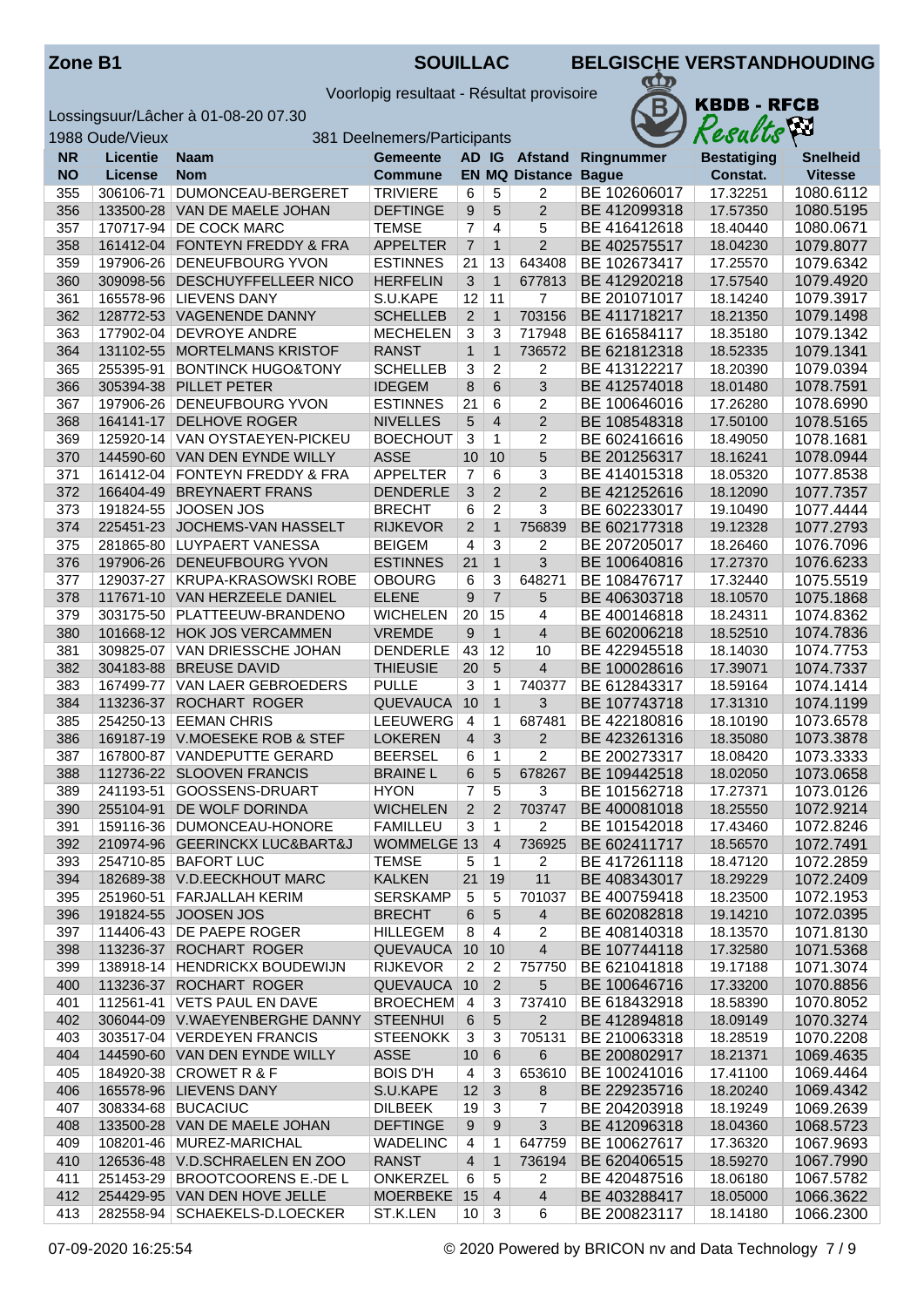| <b>Zone B1</b> |  |
|----------------|--|
|----------------|--|

**ZOUILLAC BELGISCHE VERSTANDHOUDING** 

Voorlopig resultaat - Résultat provisoire



|            | 1988 Oude/Vieux        | 381 Deelnemers/Participants                             |                                 |                     |                                  |                             |                              | VУ<br>Results        |                        |  |  |
|------------|------------------------|---------------------------------------------------------|---------------------------------|---------------------|----------------------------------|-----------------------------|------------------------------|----------------------|------------------------|--|--|
| <b>NR</b>  | <b>Licentie</b>        | Naam                                                    | <b>Gemeente</b>                 |                     |                                  | AD IG Afstand               | Ringnummer                   | <b>Bestatiging</b>   | <b>Snelheid</b>        |  |  |
| <b>NO</b>  | <b>License</b>         | <b>Nom</b>                                              | <b>Commune</b>                  |                     |                                  | <b>EN MQ Distance Bague</b> |                              | Constat.             | <b>Vitesse</b>         |  |  |
| 414        | 205726-86              | DESBUQUOIS F.GEBR.                                      | KAP. OD                         | 5                   | 2                                | $\overline{4}$              | BE 207023817                 | 18.37542             | 1065.7740              |  |  |
| 415        |                        | 202706-73 PEPERMANS BART                                | <b>ST KAT W</b>                 | 2                   | $\mathbf{1}$                     | 720988                      | BE 618242416                 | 18.46349             | 1065.6334              |  |  |
| 416        |                        | 210974-96 GEERINCKX LUC&BART&J                          | <b>WOMMELGE 13</b>              |                     | 2                                | $\overline{2}$              | BE 602409117                 | 19.01350             | 1065.5621              |  |  |
| 417        |                        | 254429-95   VAN DEN HOVE JELLE                          | MOERBEKE 15                     |                     | $\overline{5}$                   | 5                           | BE 412640718                 | 18.05440             | 1065.1321              |  |  |
| 418        |                        | 184741-53 VAN DEN BULCKE GUIDO                          | <b>BALEGEM</b>                  | 22                  | 17                               | $\overline{2}$              | BE 412775618                 | 18.18310             | 1064.8547              |  |  |
| 419        | 226546-51              | <b>BAUWENS JULIEN</b>                                   | <b>SERSKAMP</b>                 | 6                   | $\overline{2}$                   | 700838                      | BE 413331917                 | 18.28140             | 1064.7258              |  |  |
| 420        |                        | 104349-74 COURTMANS PAUL                                | <b>TERALFEN</b>                 | 14                  | 2                                | 3                           | BE 203023118                 | 18.22120             | 1064.4496              |  |  |
| 421        |                        | 143322-53 DURAND ROGER                                  | HOUDENG-                        | 14                  | $\overline{2}$                   | 4                           | BE 100270014                 | 17.45030             | 1064.2777              |  |  |
| 422        |                        | 136774-04 LONGLE P ET F                                 | <b>FRAMERIE</b>                 | 6                   | $\overline{4}$                   | $\overline{2}$              | BE 101658118                 | 17.29380             | 1063.7918              |  |  |
| 423<br>424 | 151949-47<br>201470-01 | <b>DE MAESSCHALCK LUC</b><br><b>MERTENS DIRK</b>        | <b>ZELE</b><br><b>RESSEGEM</b>  | 7<br>2              | 7<br>$\mathbf{1}$                | $\overline{2}$<br>691071    | BE 400491816<br>BE 411498214 | 18.38100<br>18.19470 | 1063.7720<br>1063.5407 |  |  |
| 425        | 302464-18              | <b>VISSERS-DE KONINCK</b>                               | <b>DEURNE</b>                   | 6                   | $\mathbf{1}$                     | 2                           | BE 606601517                 | 19.01535             | 1063.5119              |  |  |
| 426        |                        | 190076-53 KESSELAERS RONNY                              | ZANDHOVE                        | 26                  | 11                               | 5                           | BE 608490718                 | 19.06330             | 1063.1369              |  |  |
| 427        |                        | 251453-29 BROOTCOORENS E.-DE L                          | ONKERZEL                        | 6                   | $\mathbf{1}$                     | 3                           | BE 412511518                 | 18.09030             | 1062.9841              |  |  |
| 428        | 157860-41              | JACOBS W-J&ZOON                                         | <b>OPWIJK</b>                   | $\overline{4}$      | $\mathbf{1}$                     | 705720                      | BE 232357115                 | 18.33580             | 1062.8847              |  |  |
| 429        | 304553-70              | <b>LIMBOURG WESLEY</b>                                  | <b>BUGGENHO</b>                 | $\overline{4}$      | $\mathbf{1}$                     | 708831                      | BE 401882618                 | 18.36574             | 1062.7842              |  |  |
| 430        |                        | 105930-06 VAN ROY-ROCHTUS                               | <b>HEMIKSEM</b>                 | 17                  | $\overline{4}$                   | 4                           | BE 623935715                 | 18.53440             | 1062.7594              |  |  |
| 431        |                        | 173787-60 PAPPAERT HERMAN & LI                          | <b>SCHELLEB</b>                 | 9                   | 2                                | 3                           | BE 417252916                 | 18.31340             | 1062.7077              |  |  |
| 432        |                        | 111333-74 ARYS LUC                                      | <b>LIEDEKER</b>                 | 6                   | $\mathbf{1}$                     | 3                           | BE 214149318                 | 18.22000             | 1062.6641              |  |  |
| 433        |                        | 135064-40 ENGELS JULES & YVES                           | <b>PUTTE</b>                    | 8                   | 3                                | 5                           | BE 617432817                 | 18.50250             | 1062.6209              |  |  |
| 434        |                        | 176827-93 VAN INGELGEM FRANS                            | <b>WIEZE</b>                    | 5                   | 5                                | 704396                      | BE 412466417                 | 18.32550             | 1062.5710              |  |  |
| 435        |                        | 307211-12 MEERSMAN JIMMY                                | <b>VRASENE</b>                  | 6                   | 6                                | 730269                      | BE 417893218                 | 18.57160             | 1062.5701              |  |  |
| 436        | 175203-21              | DE KEMPENEER FER                                        | <b>MOLLEM</b>                   | 5                   | $\overline{4}$                   | 701215                      | BE 202749318                 | 18.29571             | 1062.5248              |  |  |
| 437        |                        | 179256-00 DE SCHEPPER RUDY                              | <b>ROOSDAAL</b>                 | 8                   | $\overline{4}$                   | 5                           | BE 200989517                 | 18.16490             | 1062.4262              |  |  |
| 438        |                        | 310113-04 DUMONCEAU SEBASTIEN                           | <b>HORRUES</b>                  | 8                   | 8                                | $\overline{\mathbf{4}}$     | BE 105498018                 | 17.53499             | 1062.2497              |  |  |
| 439        |                        | 240017-39   DEGAND BR-VI-MA                             | <b>LIGNE</b>                    | 11                  | 11                               | 9                           | BE 105113918                 | 17.49140             | 1062.0536              |  |  |
| 440        | 223322-28              | <b>MATTHYS ERIC</b>                                     | <b>SMETLEDE</b>                 | $\overline{7}$      | 6                                | $\overline{4}$              | BE 413270217                 | 18.28300             | 1061.6811              |  |  |
| 441        | 309825-07              | VAN DRIESSCHE JOHAN                                     | <b>DENDERLE</b>                 | 43                  | 17                               | 11                          | BE 422938318                 | 18.22210             | 1061.1006              |  |  |
| 442        | 254502-71              | <b>VAN SANDE WIM</b>                                    | <b>BAMBRUGG</b>                 | 6                   | $\mathbf{1}$                     | $\overline{\mathbf{4}}$     | BE 403104117                 | 18.24000             | 1060.8700              |  |  |
| 443        |                        | 306109-74 VENDERICKX BART                               | <b>OETINGEN</b>                 | 3                   | $\overline{c}$                   | 682036                      | BE 201184317                 | 18.13180             | 1060.2145              |  |  |
| 444        |                        | 240016-38 GUILLEAUME MEISTER                            | <b>BLATON</b>                   | 8                   | 3                                | 643173                      | BE 105141718                 | 17.36460             | 1060.0005              |  |  |
| 445        | 208387-31              | <b>KERKHOFS CAROLUS &amp; H</b>                         | <b>BERLAAR</b>                  | 2<br>$\overline{2}$ | $\overline{2}$<br>$\overline{2}$ | 727408<br>735248            | BE 621804518<br>BE 602769318 | 18.56160             | 1059.9495<br>1059.9035 |  |  |
| 446<br>447 | 270941-20<br>251587-66 | RAEYMAEKERS-LOUSBERG<br><b>DE RIJCK HANS &amp; VICT</b> | <b>RANST</b><br><b>NINOVE</b>   | 4                   | $\overline{2}$                   | 687297                      | BE 422919718                 | 19.03416<br>18.18319 | 1059.7740              |  |  |
| 448        |                        | 167499-77 VAN LAER GEBROEDERS                           | <b>PULLE</b>                    | 3                   | $\overline{2}$                   | $\overline{2}$              | BE 619324418                 | 19.08574             | 1059.2602              |  |  |
| 449        |                        | 138086-55 TIELEMANS LUC                                 | <b>PUTTE</b>                    | 3                   | 3                                | 723779                      | BE 605174517                 | 18.53219             | 1059.1397              |  |  |
| 450        |                        | 254502-71   VAN SANDE WIM                               | BAMBRUGG 6                      |                     | 3                                | 5                           | BE 420335216                 | 18.25060             | 1059.0887              |  |  |
| 451        |                        | 208081-16 VAN DE VELDE H.                               | <b>BORSBEEK</b>                 | 3                   | 1                                | 735214                      | BE 618677218                 | 19.04120             | 1059.0810              |  |  |
| 452        |                        | 307623-36 FERRARI JORGI                                 | <b>WILRIJK</b>                  | 4                   | 3                                | 728606                      | BE 622234918                 | 18.58060             | 1058.8664              |  |  |
| 453        |                        | 240708-51   HANNART OLIVIER                             | <b>SENEFFE</b>                  | 8                   | 4                                | 657581                      | BE 110081616                 | 17.51020             | 1058.8498              |  |  |
| 454        |                        | 201624-58 VERLEYEN-GODITIABOIS                          | <b>FLOBECQ</b>                  | 6                   | 3                                | 670823                      | BE 106945616                 | 18.03390             | 1058.6649              |  |  |
| 455        |                        | 308171-02 LEJEUNE MICHEL                                | <b>ESTINNES</b>                 | 12                  | 8                                | 5                           | BE 102789617                 | 17.38300             | 1058.5275              |  |  |
| 456        |                        | 191824-55 JOOSEN JOS                                    | <b>BRECHT</b>                   | 6                   | 3                                | 5                           | BE 602086718                 | 19.23220             | 1058.4893              |  |  |
| 457        |                        | 282863-11 DEPREZ WERNER                                 | <b>HALLE</b>                    | 4                   | 3                                | 2                           | BE 208808915                 | 18.13320             | 1058.2762              |  |  |
| 458        |                        | 182689-38 V.D.EECKHOUT MARC                             | <b>KALKEN</b>                   | 21                  | 21                               | 12                          | BE 415060218                 | 18.38319             | 1057.5655              |  |  |
| 459        |                        | 282264-91   MOENS JEAN                                  | <b>GRIMBERG</b>                 | 6                   | 5                                | 2                           | BE 207193617                 | 18.36510             | 1056.9064              |  |  |
| 460        |                        | 199639-13 VAN CEULEBROECK DANI                          | <b>BALEGEM</b>                  | 15                  | 3                                | 6                           | BE 406809915                 | 18.22520             | 1056.8636              |  |  |
| 461        |                        | 143322-53 DURAND ROGER                                  | HOUDENG-                        | 14                  | 14                               | 5                           | BE 501186817                 | 17.49360             | 1056.4622              |  |  |
| 462        |                        | 253470-09 DE KEERSMAEKER D&P                            | <b>KRUIBEKE</b>                 | 8                   | 6                                | 726470                      | BE 415938218                 | 18.57430             | 1056.3507              |  |  |
| 463        |                        | 283212-69 BAERT THIERRY                                 | <b>LIEDEKER</b>                 | 3                   | 3                                | 691539                      | BE 202894518                 | 18.24421             | 1056.2658              |  |  |
| 464        |                        | 305959-21 HOK VD BRANDE                                 | MEERDONK 11                     |                     | 3                                | $\overline{2}$              | BE 422629918                 | 19.08260             | 1055.8488              |  |  |
| 465        |                        | 145020-05 COESENS-LIEMANS                               | <b>BRAINE-L</b>                 | 4                   | 3                                | 664666                      | BE 106459218                 | 17.59329             | 1055.7823              |  |  |
| 466<br>467 |                        | 307623-36 FERRARI JORGI<br>301945-81   MAILLEUX DENIS   | <b>WILRIJK</b><br><b>EUGIES</b> | 4                   | $\overline{2}$                   | $\overline{2}$<br>636379    | BE 622239518<br>BE 104352517 | 19.00190<br>17.32580 | 1055.4663<br>1055.4132 |  |  |
| 468        |                        | 310131-22 DOUCHAMPS ALAIN                               | ASPELARE                        | 5<br>$\overline{4}$ | 1<br>$\mathbf{1}$                | $\overline{2}$              | BE 423365917                 | 18.20050             | 1055.3755              |  |  |
| 469        |                        | 307097-92 VANDENHAUTE ETIENNE                           | <b>KERKSKEN</b>                 | 10                  | 10                               | 2                           | BE 417455617                 | 18.25230             | 1055.3152              |  |  |
| 470        |                        | 242932-44 MIRABELLE ADRIEN                              | <b>GHLIN</b>                    | 5                   | $\overline{2}$                   | $\overline{c}$              | BE 420717817                 | 17.41540             | 1055.2868              |  |  |
| 471        |                        | 104349-74 COURTMANS PAUL                                | <b>TERALFEN</b>                 | 14                  | $\mathbf{1}$                     | 4                           | BE 201042017                 | 18.27520             | 1055.2807              |  |  |
| 472        |                        | 303312-90 DECREMER D. - FIEVET                          | MAINVAUL                        | $12 \mid 1$         |                                  | $\overline{2}$              | BE 104964618                 | 17.57330             | 1055.1542              |  |  |
|            |                        |                                                         |                                 |                     |                                  |                             |                              |                      |                        |  |  |